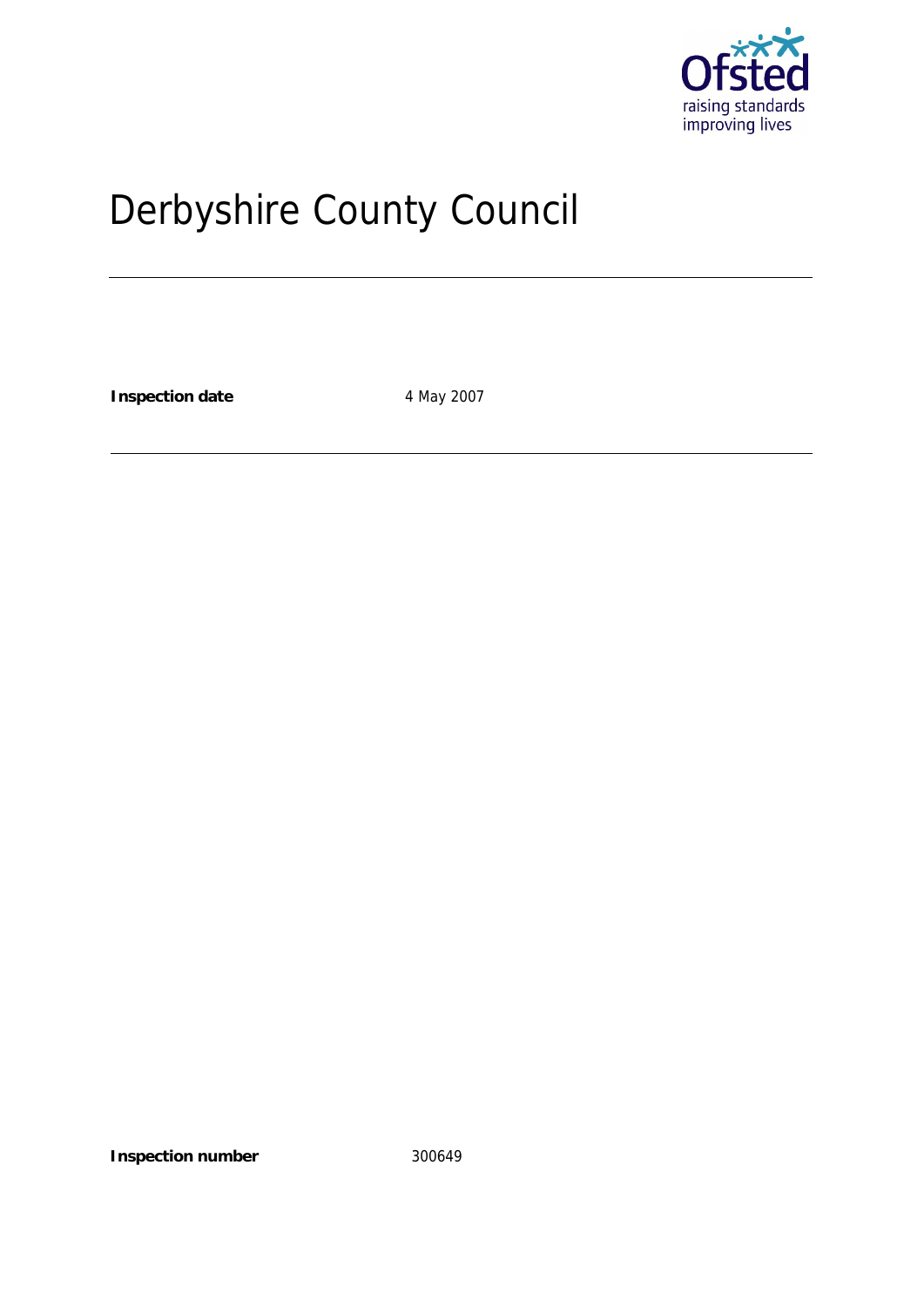# Contents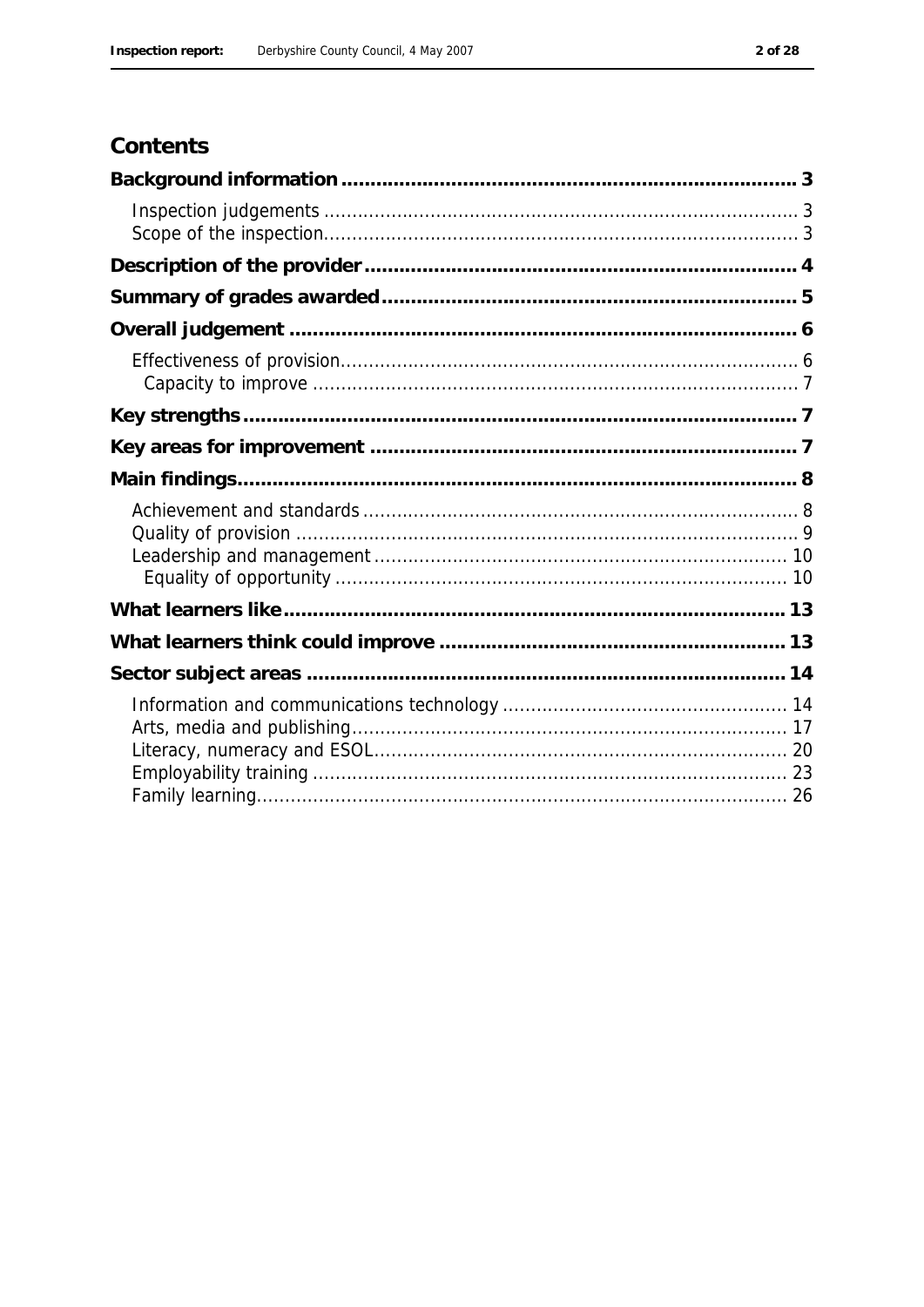# **Background information**

### **Inspection judgements**

Inspectors use a four-point scale to summarise their judgements about achievement and standards, the quality of provision, and leadership and management, which includes a grade for equality of opportunity.

**Key for inspection grades**

- Grade 1 Outstanding
- Grade 2 Good
- Grade 3 Satisfactory
- Grade 4 Inadequate

Further information can be found on how inspection judgements are made on www.ofsted.gov.uk.

### **Scope of the inspection**

In deciding the scope of the inspection, inspectors take account of the provider's most recent self-assessment report and development plans, and comments from the local Learning and Skills Council (LSC) or other funding body. Where appropriate, inspectors also consider the previous inspection report (www.ofsted.gov.uk), reports from the inspectorates' quality monitoring or annual assessment visits, and data on learners and their achievements over the period since the previous inspection.

In addition to reporting on overall effectiveness of the organisation, its capacity to improve further, achievement and standards, quality of provision and leadership and management, this inspection focused on specialist provision in:

- Information and communications technology (ICT)
- Arts, media and publishing
- Literacy, numeracy and English for speakers of other languages (ESOL)
- Employability training
- Family learning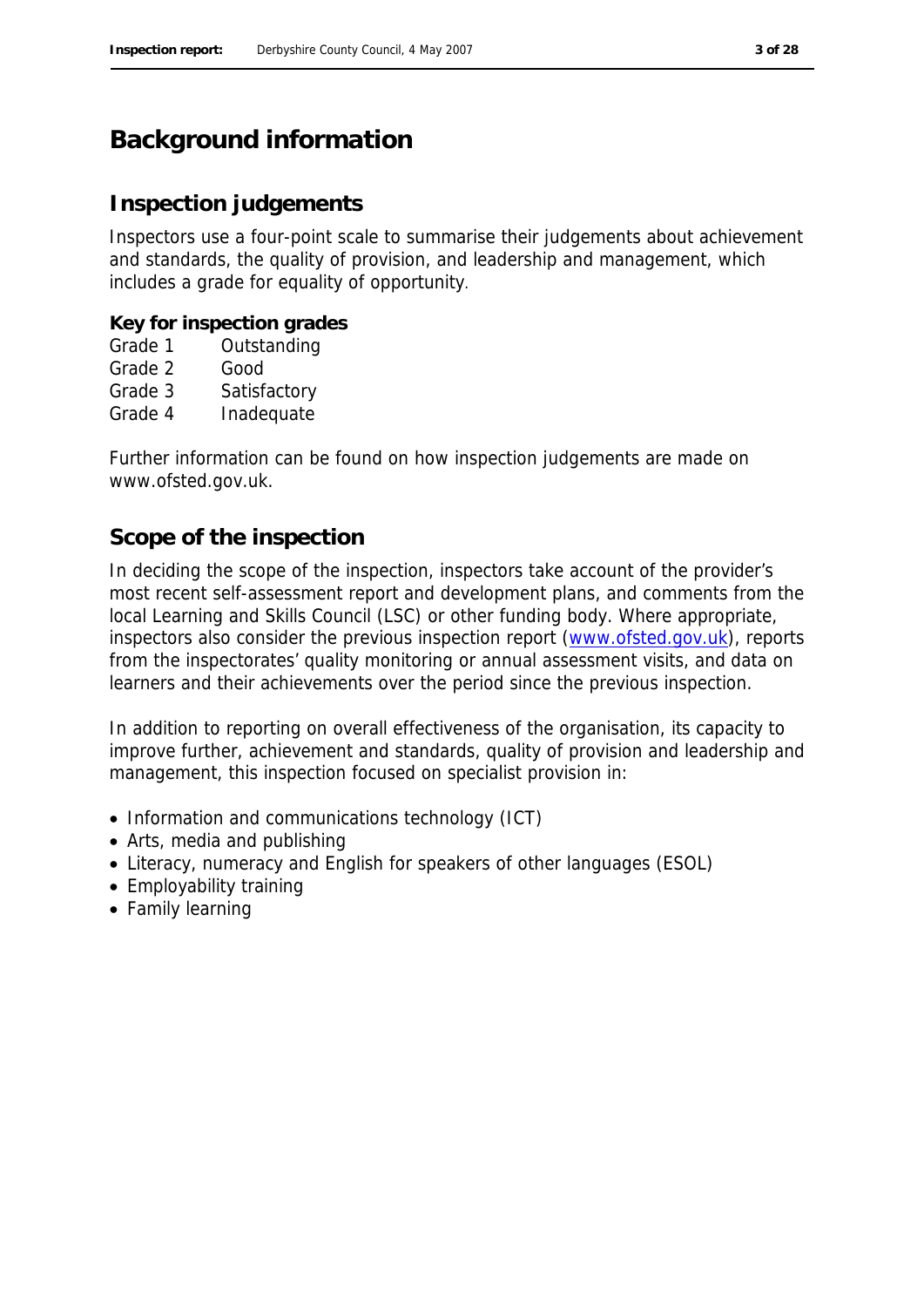# **Description of the provider**

- 1. Derbyshire County Council (the council) is funded by Derbyshire LSC to provide adult and community learning and work-based learning. It also receives funding from Ufi for its three **learndirect** centres. The provision is managed by the Derbyshire Adult Community Education Service (the service), which is located within the council's department for children and younger adults. The service forms part of the council's cultural and community services cabinet portfolio.
- 2. In 2005-6 the service ran over 4,000 classes with approximately 41,000 enrolments across all the 15 sector subject areas. Some 48% of enrolments were on non-accredited and 46% on accredited adult and community learning courses. A further 6% of enrolments were on **learndirect** courses. Programmes were offered in 22 main centres and a further 200 outreach venues.
- 3. The highest enrolments were in arts, media and publishing, sports and leisure, ICT, preparation for life and work, languages, literature and culture, and in health, public services and care. The service receives separate funding for wider family learning and for family literacy, language and numeracy (FLNN). The latter is delivered in partnership with Read On-Write Away! (ROWA), a literacy initiative for Derbyshire. The three **learndirect** centres form an integral part of the service and offer provision in skills for life, ICT, and business. The service also provides skills for life provision and other corporate training for the council.
- 4. In September 2006 the service took over responsibility for the management of the council's Entry to Employment (E2E) programme which is delivered through the Derbyshire youth service. A pre-E2E programme is cofinanced with European Social Fund (ESF) funds. At the time of the inspection there were 32 E2E learners.
- 5. A central strategic and administrative team is assisted by three area teams and a curriculum management group. The service employs approximately 650 tutors, most of whom are part time.
- 6. In November 2006 the unemployment rate in Derbyshire was 2.1% compared with 2.3% for the East Midlands and 2.5% for England. According to the 2001 census, minority ethnic communities comprised 1.5% of the population of Derbyshire.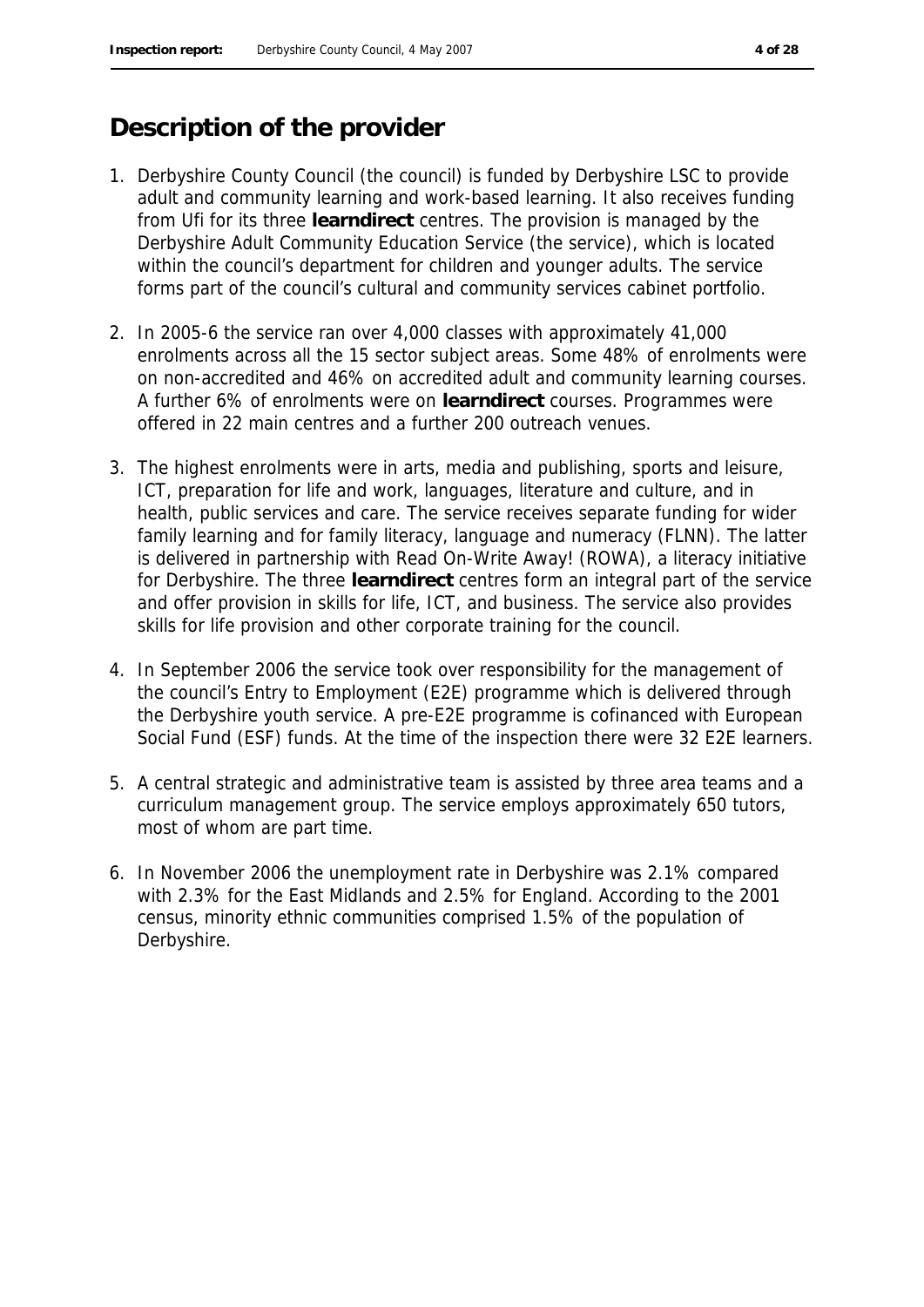# **Summary of grades awarded**

| Adult and community learning | Contributory grade: Good: Grade 2         |
|------------------------------|-------------------------------------------|
| learndirect                  | Contributory grade: Good: Grade 2         |
| Work-based learning          | Contributory grade: Satisfactory: Grade 3 |
| Capacity to improve          | Good: Grade 2                             |
|                              |                                           |
| Achievement and standards    | Good: Grade 2                             |
| Adult and community learning | Contributory grade: Good: Grade 2         |
| learndirect                  | Contributory grade: Good: Grade 2         |
| Work-based learning          | Contributory grade: Satisfactory Grade 3  |
| Quality of provision         | Good: Grade 2                             |
| Adult and community learning | Contributory grade: Good: Grade 2         |
| learndirect                  | Contributory grade: Good: Grade 2         |
| Work-based learning          | Contributory grade: Satisfactory: Grade 3 |
|                              |                                           |
| Leadership and management    | Good: Grade 2                             |
| Adult and community learning | Contributory grade: Good: Grade 2         |
| learndirect                  | Contributory grade: Good: Grade 2         |
| Work-based learning          | Contributory grade: Satisfactory Grade 3  |
| Equality of opportunity      | Contributory grade: Good: Grade 2         |
|                              |                                           |
|                              |                                           |
| Sector subject area          |                                           |

**Effectiveness of provision Good: Grade 2 Good: Grade 2** 

| Information and communications technology | Satisfactory: Grade 3 |
|-------------------------------------------|-----------------------|
|                                           |                       |
| Arts, media and publishing                | Good: Grade 2         |
|                                           |                       |
| Literacy, numeracy and ESOL               | Good: Grade 2         |
|                                           |                       |
| Employability training                    | Satisfactory: Grade 3 |
|                                           |                       |
| Family learning                           | Good: Grade 2         |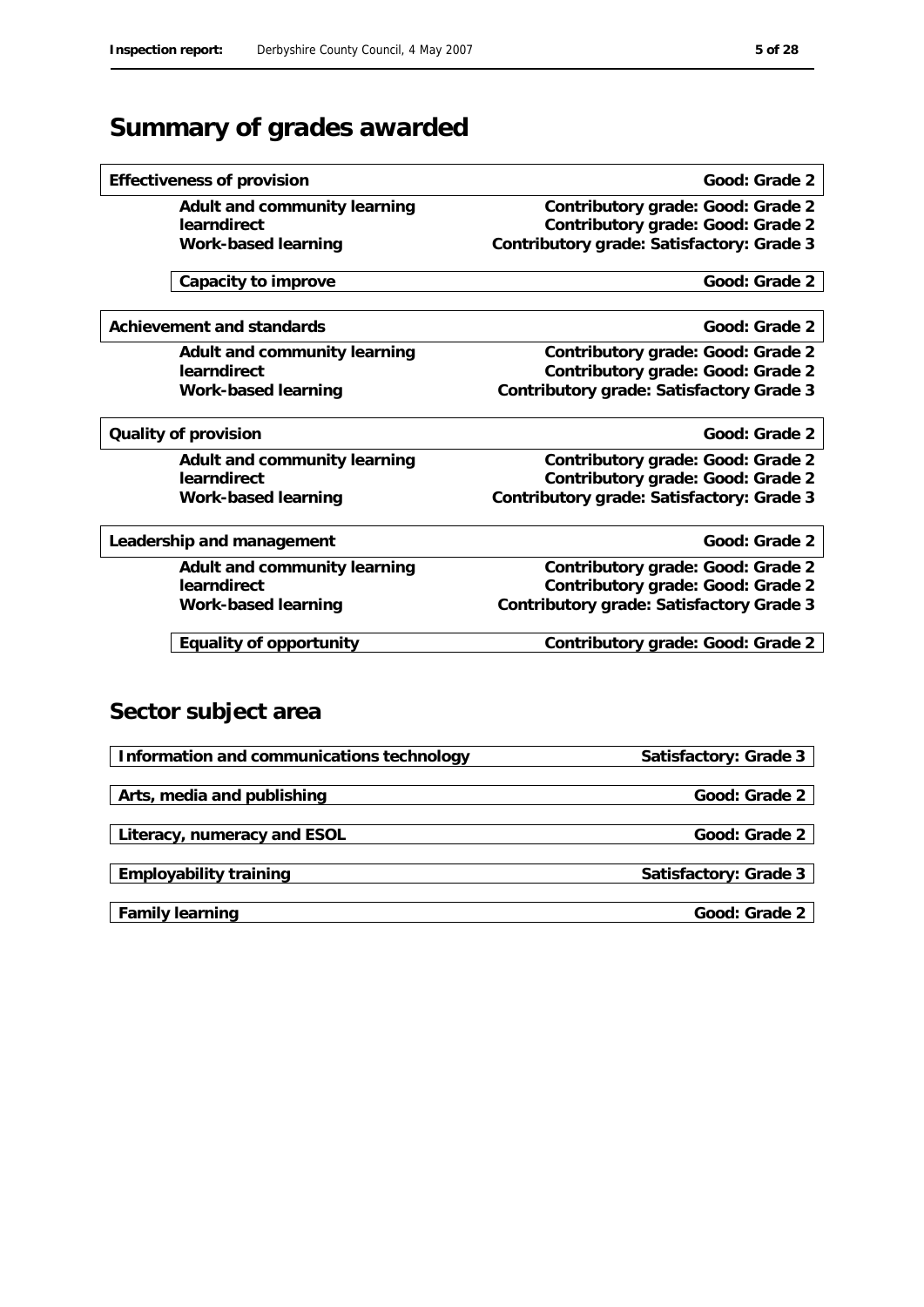# **Overall judgement**

**Effectiveness of provision**

**Good: Grade 2**

Adult and community learning example and contributory grade: Good: Grade 2 **learndirect** Contributory grade: Good: Grade 2 Work-based learning Contributory grade: Satisfactory: Grade 3

- 7. The overall effectiveness of the provision is good. Learners produce a good standard of work overall in adult and community learning. The development of learners' skills is good on many non-accredited programmes and learners' personal and social development is good. Overall success rates on accredited programmes are satisfactory and improving. Achievement and standards in **learndirect** are good overall with good progress made by learners on skills for life programmes and satisfactory progress by those on ICT courses. The development of E2E learners' personal and social skills is good. Their standard of work and progression is satisfactory.
- 8. Teaching and learning are good overall. In the best sessions tutors are skilled at demonstrating specialist techniques, developing learners' confidence and ensuring they are appropriately engaged and challenged. In a minority of sessions learning activities lack variety. Good progress has been made in establishing procedures to recognise and record progress and achievement on non-accredited programmes across the service. In some accredited classes target-setting is ineffective and some individual learning plans are not regularly updated.
- 9. The council's approach to education and social inclusion is good. The provision meets the needs and interests of learners well. Programmes are effectively targeted in areas of social and economic disadvantage and a very wide range of venues are used. Learners with learning difficulties and/or disabilities are well supported. The provision in ESOL is insufficiently developed.
- 10.Guidance and support are good. Learners receive good initial advice and guidance. Arrangements for the provision of learning support are effective. The service has good links with external agencies, particularly in support of E2E learners.
- 11.Leadership and management are good. There is a clear strategic direction for the development of the service, which has responded well to new funding priorities. Partnership working both within and outside the council is well established and has led to effective measures to widen participation in learning and in workforce development. Equality of opportunity is good and procedures are well implemented. Standards of accommodation are generally high and centres are well resourced. The implementation of the skills for life strategy is satisfactory. There is insufficient analysis of data by some curriculum teams. The E2E programme is not well integrated. Arrangements to observe teaching and learning are good but insufficient use is made of learners' feedback to support quality improvement.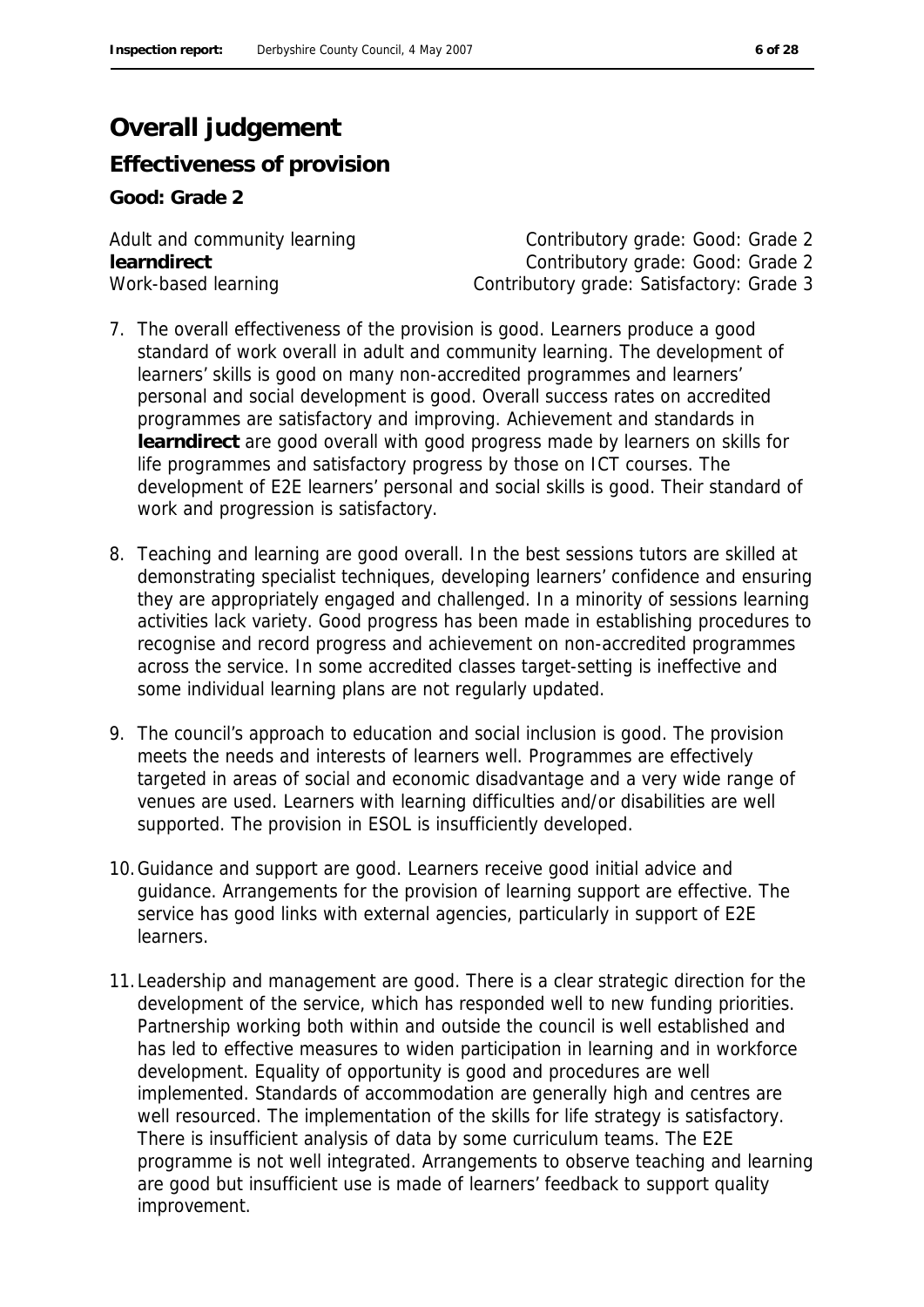#### **Capacity to improve**

**Good: Grade 2**

- 12.The council has demonstrated a good capacity to improve. Leadership and management have been good and achievements have improved. The provider has made good progress in addressing the key challenges identified at the previous inspection. The quality of provision has been maintained during a period of significant change as the service has restructured and responded positively to very different funding arrangements. The service has extended its provision to reach more learners who are traditionally under-represented in education and training and engaged in workforce development initiatives. Good progress has been made in establishing the recognising and recording of progress and achievement across the service. The service's quality improvement plan is appropriately detailed and consolidates actions from the self-assessment report and other key quality improvement processes. Senior managers monitor the plan regularly. The service has taken prompt action to review and improve the quality of the E2E provision.
- 13.The self-assessment process is thorough and accurate. It has been developed since the previous inspection to take greater account of curriculum managers. The 2005-06 report is appropriately critical and judgements are generally well evidenced. Inspection grades closely match those of the self-assessment report. **learndirect** self-assessment reports have been produced at centre level and reflect many of the strengths and areas for improvement identified. However, the development plans have not been adjusted to take account of in-year data.

# **Key strengths**

- Clear strategic direction for the development of the service
- Good standards of learners' work on most programmes
- Well-established partnership working to widen participation
- Good guidance and support for learners
- High standard of accommodation and well-resourced centres
- Effective measures to monitor and improve teaching and learning.

# **Key areas for improvement**

- Achievement on long accredited courses in ICT
- The analysis and use of learners' performance data by curriculum teams
- The further development and integration of the E2E curriculum.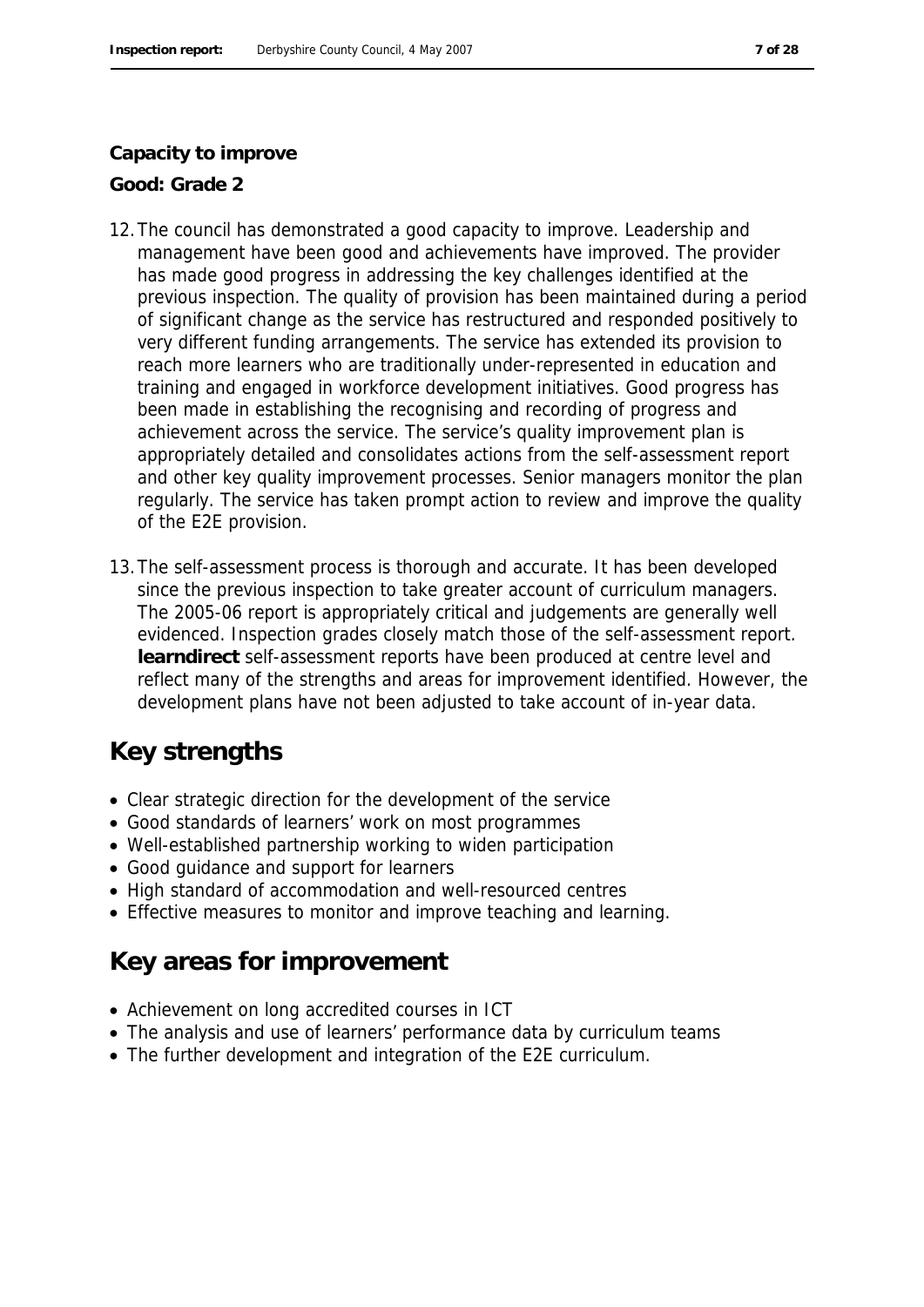# **Main findings**

### **Achievement and standards**

**Good: Grade 2**

Adult and community learning and contributory grade: Good: Grade 2 **learndirect** Contributory grade: Good: Grade 2 Work-based learning Contributory grade: Satisfactory: Grade 3

- 14.Achievements and standards in non-accredited adult and community learning courses are good, as noted in the self-assessment report. Retention is good overall and ranges from 89% to 95% across the service's six curriculum areas. Learners develop good skills on most programmes. There are high standards of learners' work in many classes in art, media and publishing and good development of new skills in family learning courses. Learners' personal and social development is good. Learners make significant gains in self-confidence and selfesteem.
- 15.Overall success rates on accredited programmes in adult and community learning are satisfactory. During the three year period 2003-04 to 2005-06 the success rate has significantly improved from 60% to 71%. It has risen above the 2005-06 national average for external institutions but remains below the national average for adults in general colleges of further education. Success rates for minority ethnic learners are at or above the average performance of all learners. The performance of learners with a declared learning difficultly or disability is in line with the performance of all learners. In 2005-06 there were particularly good overall success rates in literacy and numeracy, in health and social care and in education and training. Actions carried out through development planning following self-assessment have improved performance. Success rates were poor on some long accredited programmes in ICT and in business administration.
- 16.Achievement and standards in **learndirect** are good. In quarter 1 and 2 of 2006- 07, success rates in literacy and numeracy were good and above national averages. Learners make good progress and many achieve well ahead of their planned end date. Overall success rates in ICT are satisfactory and in line with national averages, but there is too much variation in the performance at the three centres.
- 17.Achievement and standards are satisfactory on the E2E programme. The development of learners' personal and social skills is good. Progression to further study, training or employment is satisfactory and the standard of learners' work is satisfactory.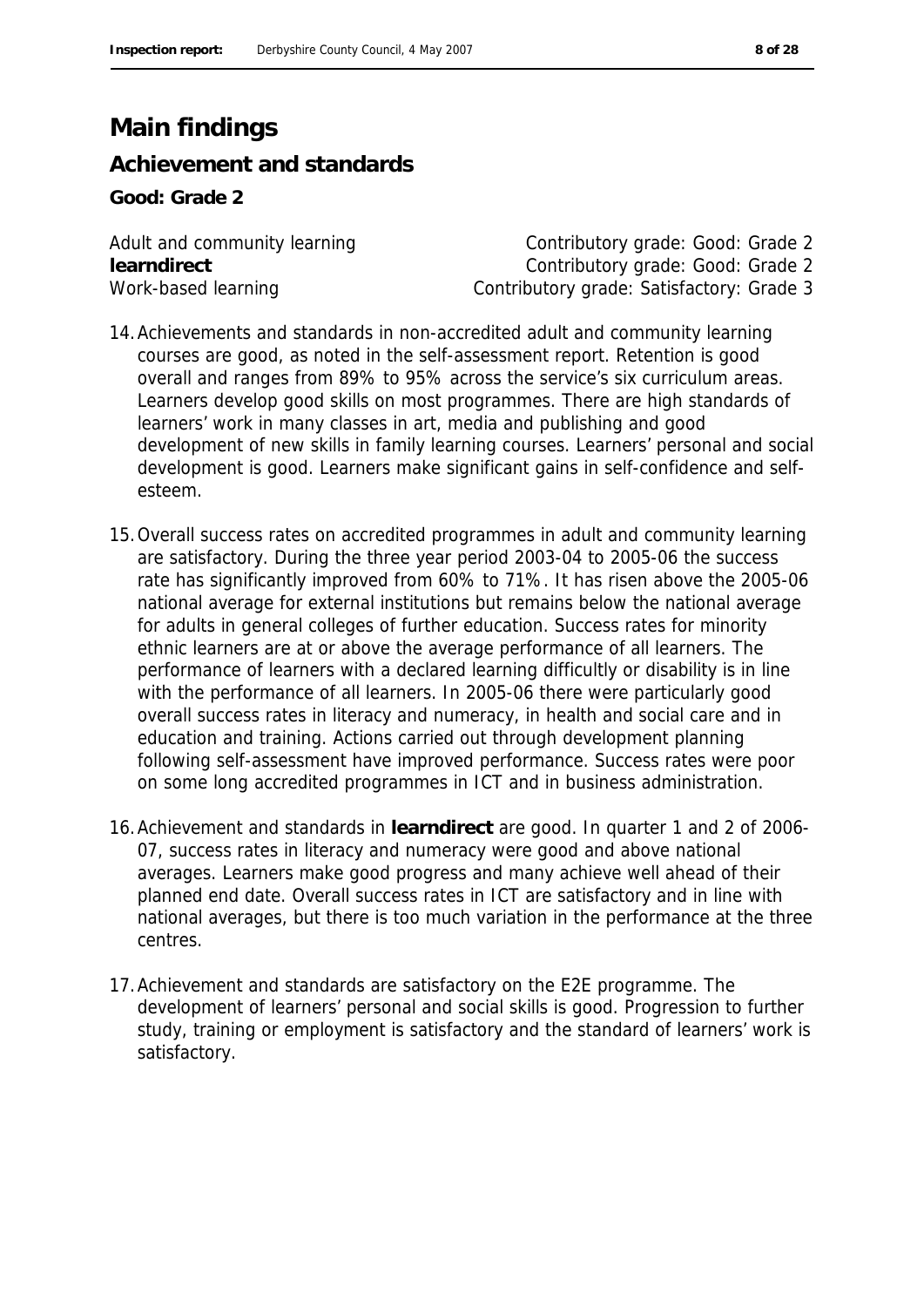### **Quality of provision**

**Good: Grade 2**

Adult and community learning example and contributory grade: Good: Grade 2 **learndirect** Contributory grade: Good: Grade 2 Work-based learning **Contributory grade: Satisfactory: Grade 3** 

- 18.The quality of provision is good. Teaching and learning are good overall. Teaching in most classes was found to be good or better and the proportion of unsatisfactory teaching has significantly decreased since the previous inspection. These findings correspond to the judgements in the self-assessment report. Development planning following self-assessment has supported improvements in the quality of provision. Tutors are skilled at developing learners' confidence and in challenging learners to extend their understanding and skills development. In the curriculum areas inspected, teaching was particularly good in art, design and media, in literacy, numeracy and ESOL and in family learning. Learners receive good individual support to develop their skills in ICT workshops. However, some sessions have too narrow a variety of activities and rely too much on worksheets. Information learning technology (ILT) is used well in some classes but is need of further development. **learndirect** learners receive good individual coaching and skills for life learners are provided with a good range of materials to help them achieve.
- 19.Good progress has been made in establishing systems for recognising and recording progress and achievement in non-accredited learning across the service. A countywide set of procedures and practices have been introduced to ensure that this method of recognising and recording is used in all non-accredited provision. The service has developed appropriate forms which cover the key stages of the process. They have been adapted well for use by different curriculum areas. For example, in some of the sports and leisure classes such as yoga and pilates, the process is used well actively to engage learners in understanding how well they are progressing. In arts there is particularly good use of digital photography to record progress and achievement. Not all tutors have attended formal training in the procedures and practices and there is inconsistent use of initial assessment to plan learning in some arts, media and publishing classes.
- 20.Although most learners on accredited programmes have individual learning plans some target-setting is ineffective, particularly in ICT and in some literacy, numeracy and ESOL classes. In some cases individual learning outcomes are not discussed with learners. In **learndirect** some learners are not set suitably challenging targets to encourage progress and learning plans are not regularly updated.
- 21.The provision meets the needs and interests of learners well. The service uses an extensive range of venues to ensure classes are accessible to learners. Provision is effectively targeted to engage non-traditional learners. The service has responded well to meeting the council's workforce development needs. The range of curriculum and progression opportunities is appropriate in most curriculum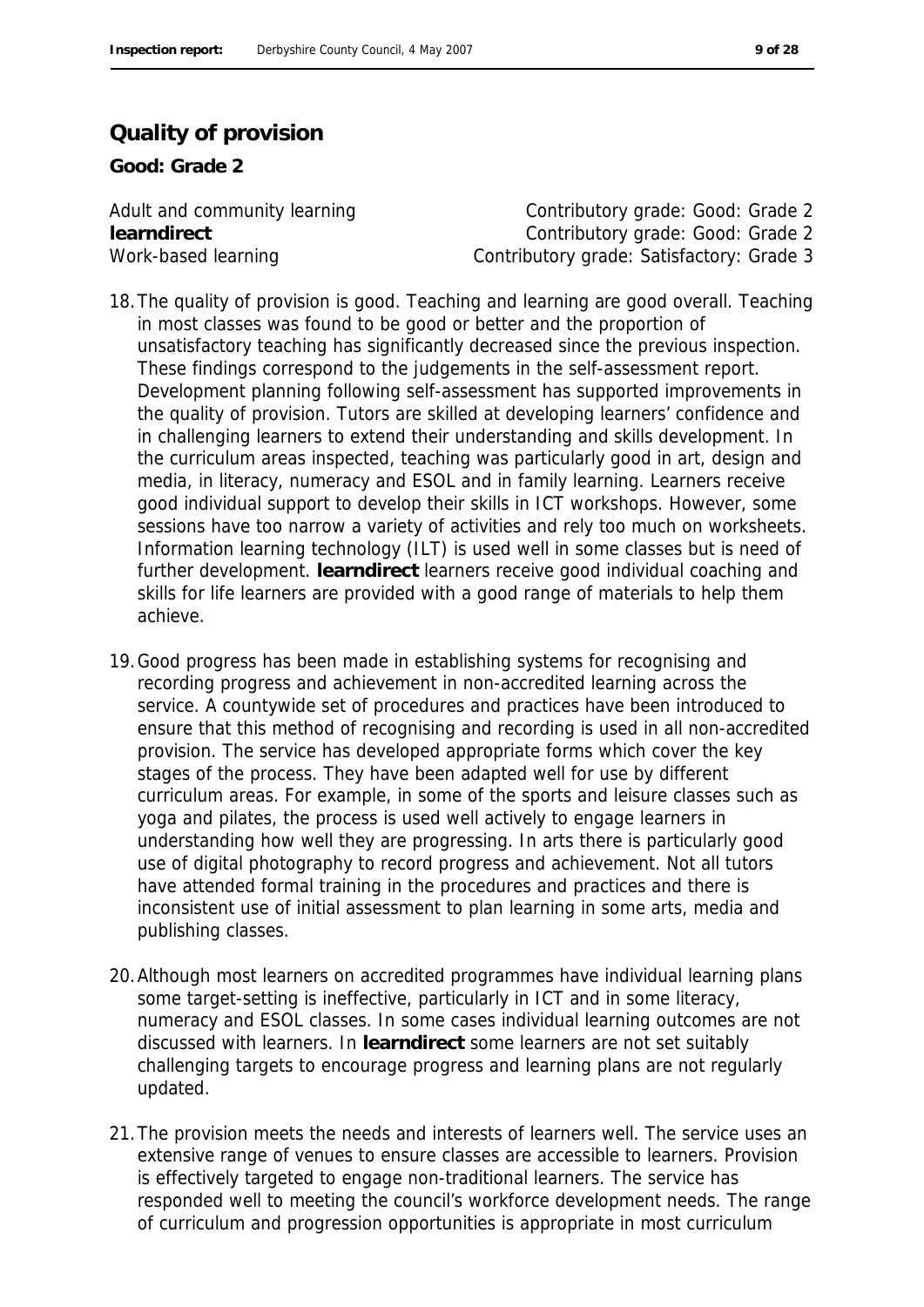areas. However, ESOL provision is insufficiently developed in some parts of the county and E2E learners have insufficient opportunities for work experience and to develop skills for life.

- 22.**learndirect** offers a good range of outreach provision to meet the needs of a wide range of learners, particularly vulnerable groups and those with specific literacy and numeracy needs. For ICT learners the range of provision is adequate and there are suitable plans to enlarge the provision to incorporate national vocational qualifications (NVQs).
- 23.Support for learners is good. Prospective learners receive good initial advice and guidance from well-qualified staff. The service has appropriate arrangements for providing learning support. There are crèches in nearly every centre, although there has been a reduction in the number of places available. Learners on programmes in literacy, numeracy and ESOL are supported particularly well by tutors, support workers and centre staff. E2E tutors work well with staff in other parts of the council and with external agencies to provide advice and guidance for particularly vulnerable learners. Support for **learndirect** learners is good. Learners with learning difficulties and disabilities are integrated well in classes in art media and publishing.

### **Leadership and management**

**Good: Grade 2**

Adult and community learning example and contributory grade: Good: Grade 2 **learndirect** Contributory grade: Good: Grade 2 Work-based learning Contributory grade: Satisfactory: Grade 3

Equality of opportunity **Equality of opportunity** Contributory grade: Good: Grade 2

- 24.Leadership and management are good. The strategic development and direction of the service to support local priorities are clearly defined. Senior staff and portfolio holders in the council have a good understanding of adult and community learning and are keen to ensure that it plays a key role in realising their vision for the provision of services. Senior managers have worked well to mitigate the effect of a significant reduction in funding by seeking alternative funding sources and introducing economies which have resulted in a less than proportionate contraction of learning opportunities.
- 25.Actions to widen participation are very good. The service makes very good use of external partners' expertise to build capacity and to engage learners not traditionally involved in learning. Good care is taken to ensure that provision exists in the areas of most significant economic and social deprivation and priority has been given to sustaining personal and community development learning even though some centres are no longer used as a result of funding cuts. There are many examples of working with other organisations such as the probation service to provide skills for life courses, with Connexions to work with disaffected young people, with ROWA to provide courses for travellers, and with members of the College of the Peak partnership to develop traditional rural craft skills. Very good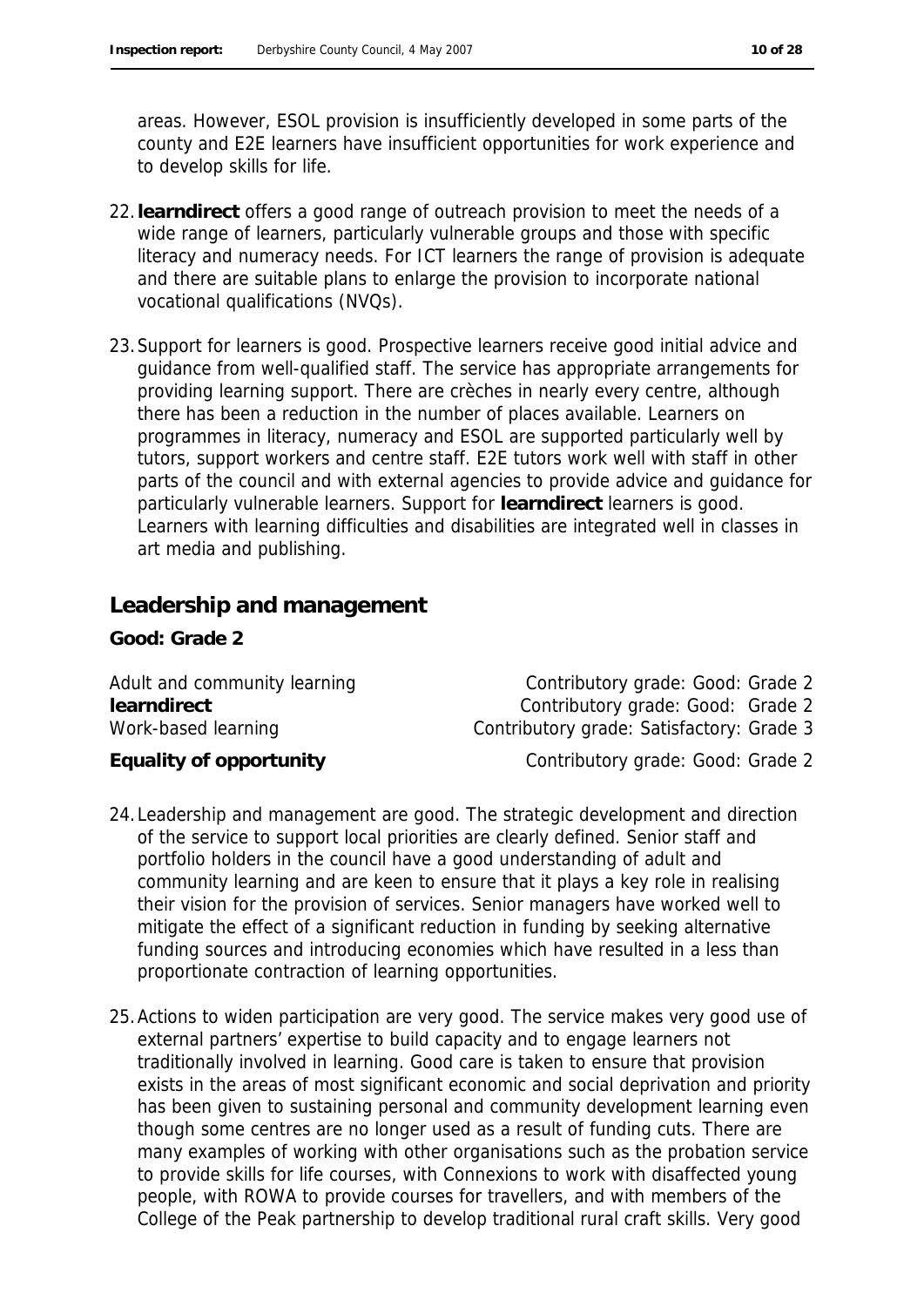partnership arrangements within the council have resulted in arrangements which encourage young people and adults to engage in learning. Examples include the provision of learning within libraries or children's centres, the skills for life provision for council employees and the development of NVQs in childcare and early years. Similarly successful partnerships exist with Sure Start and the Bolsover Mental Health Team. There is scope for the benefits of some of these initiatives to be spread more widely across the whole county.

- 26.The service implements its equal opportunities policies and procedures well. It supports its widening participation agenda by enabling most learners to claim some element of fee remission. The performance of particular groups of learners is analysed. There are good arrangements to support learners with learning difficulties and/or disabilities. The promotion of equality of opportunity within sector subject areas is satisfactory.
- 27.The service has taken effective actions to improve success rates for learners on accredited courses. Success rates have risen in the three years to 2005-06. However, some low rates remain on some long courses in ICT and business. Actions have recently been taken to address this. Managers have also taken appropriate steps to improve the E2E provision which transferred to the service last year.
- 28.Resources are good. An ambitious four-year plan to refurbish or build new accommodation is nearing completion. Centres are pleasant and welcoming to learners and nearly all of the accommodation is accessible to wheelchair users. Learning resources are good. The service has made good progress towards ensuring that all staff have teacher training qualifications. Appropriate procedures are implemented in relation to safeguarding children and vulnerable adults. Priorities for staff development are clear and good opportunities exist, although the take up by part-time tutors is sometimes low.
- 29.The service's implementation of its skills for life strategy is satisfactory. There is strong support for skills for life from senior managers. Discrete skills for life provision is good. Detailed planning has taken place for a number of initiatives which will develop skills for life in the other curriculum areas.
- 30.Progress has been made since the previous inspection in the accuracy of the management information system. Managers have much better access to reports. Although they do not yet have online access to data, managers can readily request information. However, as the service recognises in its self-assessment report, there is insufficient use of management information at programme manager level to plan and improve the provision.
- 31.The service has been restructured since the previous inspection. The process has taken longer than anticipated. Some aspects of the restructuring are working well. By moving from a structure involving eight districts to three areas, communications are clearer and the management of curriculum areas has improved. The changes to the arrangements for administrative support have been less successful and will be subject to a further service review. Curriculum management and planning are satisfactory overall, although there are insufficient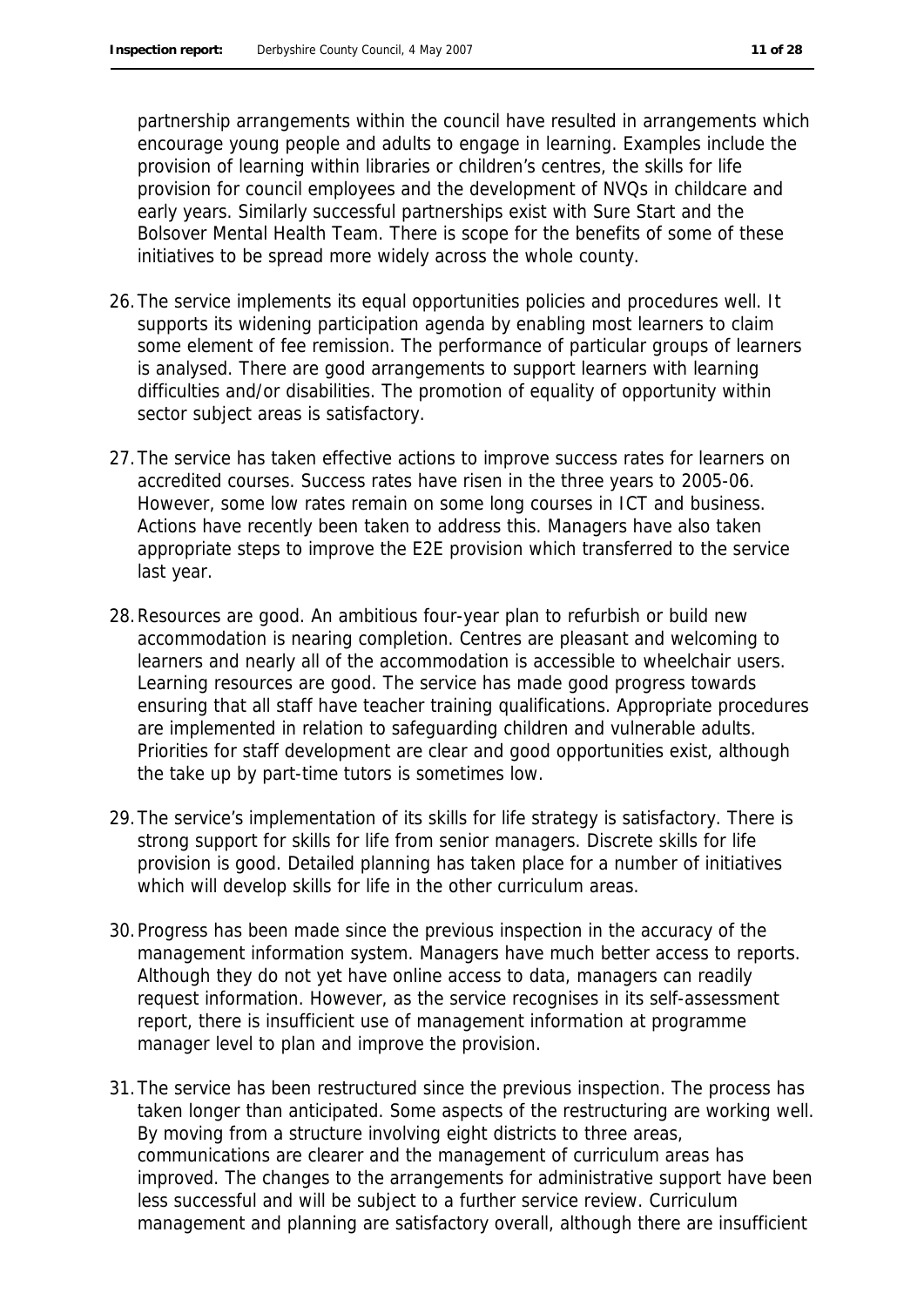links between the strands of the E2E programme. **learndirect** curriculum management is good. There is strong communication between team members and a good sharing of information through regular meetings

- 32.The service has strengthened its quality improvement arrangements since the previous inspection. A revised quality improvement framework is comprehensive and covers all key aspects of the learners' experience. A quality improvement plan draws together key actions for improvement from the self-assessment report, the observation of teaching and learning and other quality processes. The selfassessment report for 2005-06 is accurate and largely corresponds to the findings of inspectors.
- 33.The observation of teaching and learning was identified as a strength at the previous inspection and has seen further improvements. The number of observers has increased to include curriculum specialists and experienced tutors. All observers have received training, which includes taking better account of the recognition and recording of progress and achievement and differentiation in classes. Inadequate teaching is re-observed within a month. However, satisfactory sessions are not systematically followed up to ensure areas for improvement are rectified. Most observation reports are detailed and evaluative and take sufficient account of learners' experience.
- 34.Learners' feedback arrangements have not changed substantially since the previous inspection. Surveys are carried out in the middle and at the end of every course. Programme managers and curriculum managers view the surveys and send them to tutors for action-planning. However, the process is not amenable to detailed analysis at all levels of the service and there is little evidence of the process sufficiently supporting curriculum planning and quality improvement.
- 35.Overall, the service provides good value for money. Most learners succeed and the recent budget reduction has been well managed, although there is likely to be a small operating deficit this year.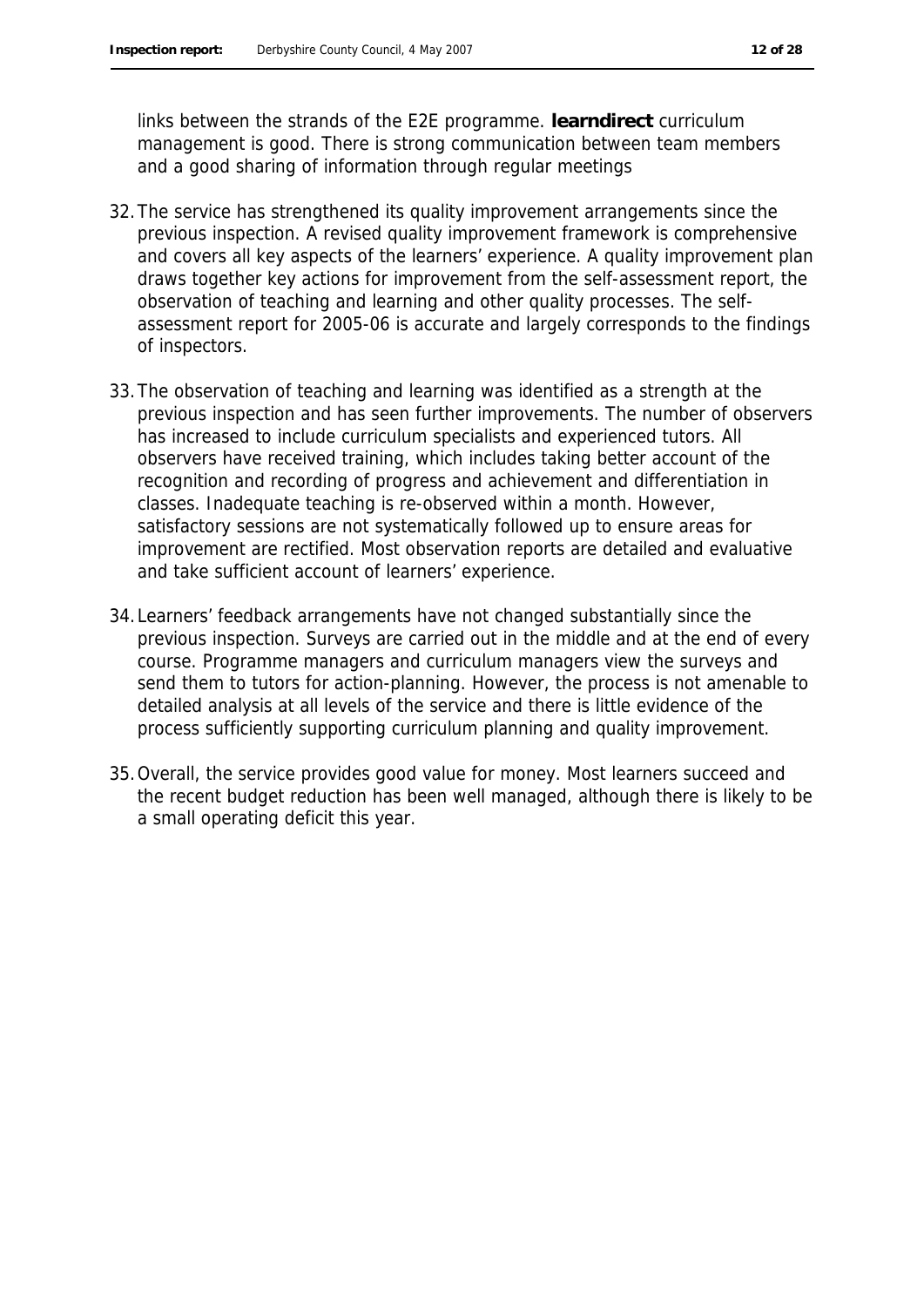# **What learners like**

- Being treated as an equal
- 'The tutors help us to feel less nervous'
- The good range of courses on offer
- Classes near where they live
- The good support they receive from centre staff
- The different teaching methods used by tutors
- 'Being able to write stories to read to my grandchildren'

# **What learners think could improve**

- The way that the service manages course closures
- Information on why courses have been made shorter
- The timing of some of the sessions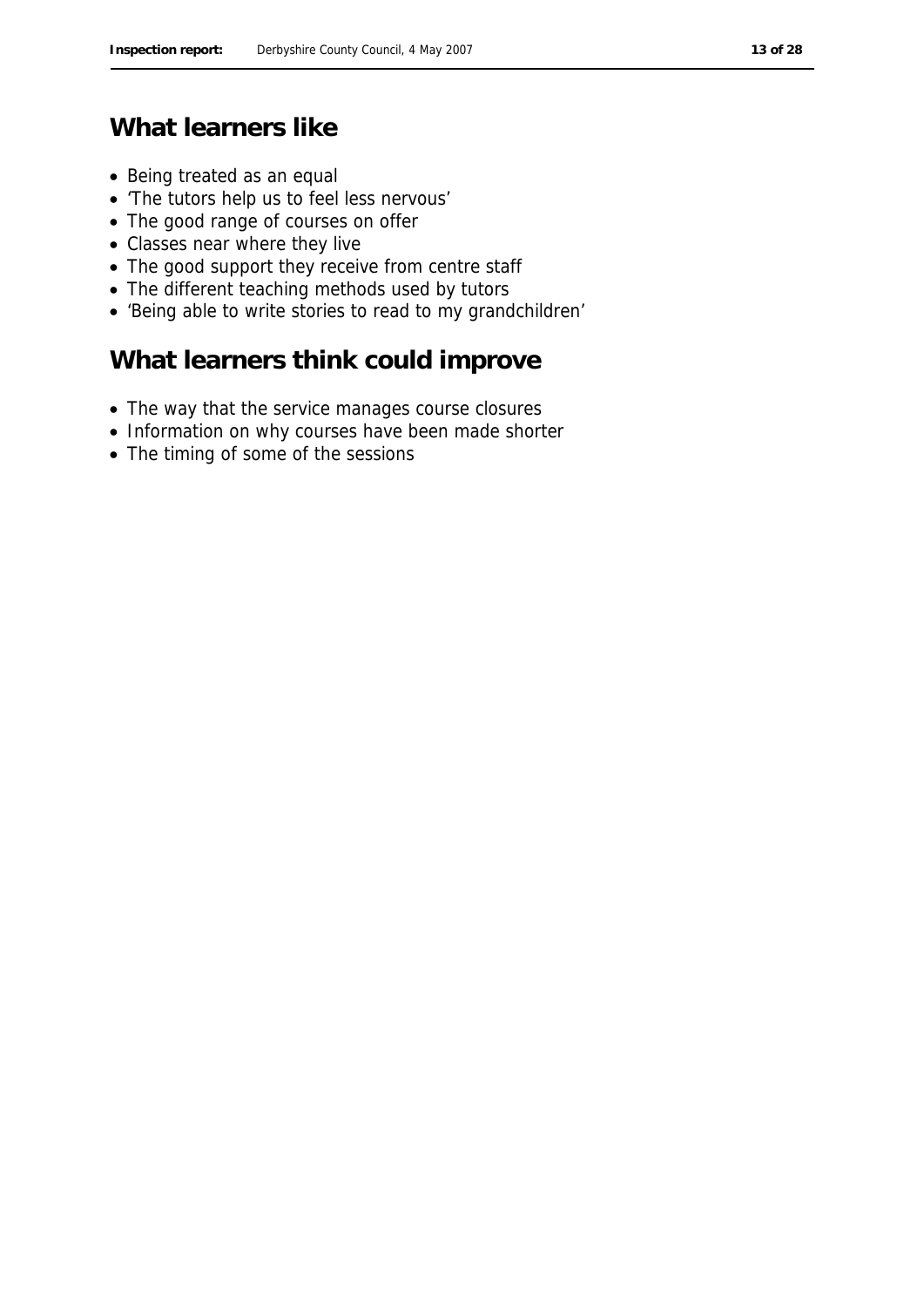## **Sector subject areas**

# **Information and communications technology**

### **Satisfactory: Grade 3**

### **Context**

36.In 2005-6 there were 5,821 starts on accredited courses and 299 enrolments on non-accredited courses in ICT. In the first two terms of 2006-07 there were 4,431 starts on accredited courses and 398 enrolments on non-accredited programmes. From September to the time of the inspection there were 643 enrolments on **learndirect** courses. Courses in ICT lead to qualifications including certificates and diplomas for IT users at levels 1, 2 and 3. Many of these courses last for 60 hours, over 30 weeks. Short, non-accredited courses are offered for those learners with no computer experience, including use of the internet for older learners. Courses are held during the day and in the evening at a wide range of venues including adult learning centres, community centres, village halls and libraries. The curriculum leader works at operational level with three area managers, who are responsible for programmes, and then with the network of six programme managers and around 100 tutors, most of whom work part time.

### **Strengths**

- Good achievement of personal learning goals
- Good support for developing learners' skills in workshops
- Well-designed learning centres with good resources
- Very wide and effectively targeted outreach provision

#### **Areas for improvement**

- Low success rates on long courses
- Insufficient variety in teaching and learning methods
- Insufficient use of target-setting to plan learning

#### **Achievement and standards**

- 37.Achievement and standards are satisfactory overall. Learners' achievement of their personal learning goals is good. Last year about 70 % of learners on long courses obtained a pass in one or more course units. On short courses and nonaccredited courses learners achieved and progressed well towards their learning goals.
- 38.Overall success rates on long courses are low. In 2005-06 the success rate was 39% for men and 41% for women. Some learners, particularly those of retirement age, decline opportunities to gain accreditation for their work or are not seeking full qualifications. The service is extending opportunities for nonaccredited courses. Success rates on learndirect courses are satisfactory overall and in line with national averages. However, stronger performance at the Clay Cross centre outweighs the poorer performance at the Glossop and Ilkeston centres.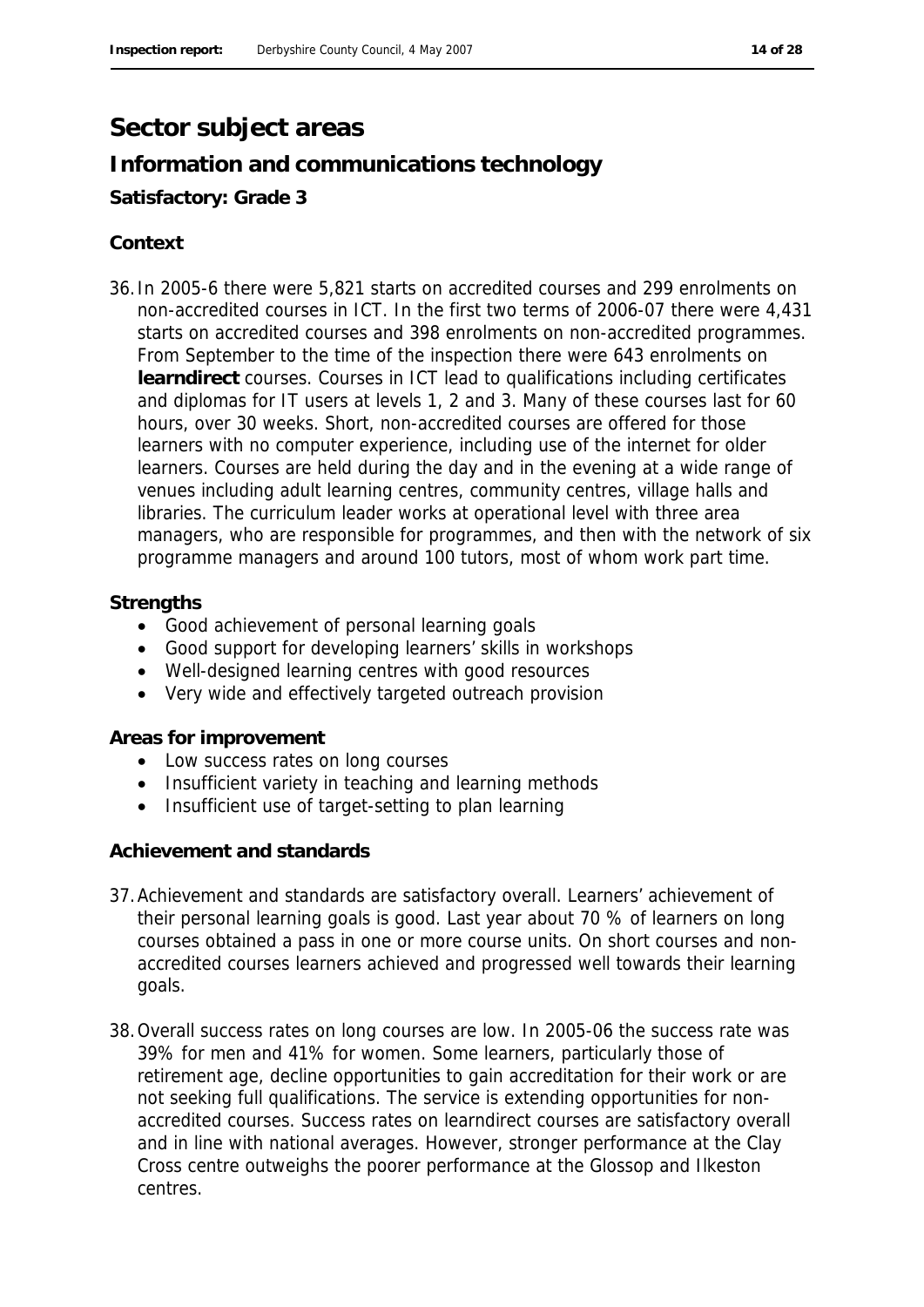39.Attendance and retention on courses is generally good. The standard of learners' work is satisfactory. Learners on courses for those with no previous experience of computers successfully improve their confidence in using ICT, for example gaining word-processing skills and using email.

### **Quality of provision**

- 40.Teaching and learning are satisfactory. Learners receive good individual support for developing their skills in workshops. Tutors are skilful at gaining learners' trust and developing their confidence. Most tutors have a good knowledge of individual learners' needs and they use this well to provide personalised support within the classroom. Some tutors use an insufficient variety of teaching and learning methods. There is too much use of self-learning workbooks and the use of elearning is insufficiently developed on mainstream courses.
- 41.The ICT rooms in the learning centres are well designed and welcoming. They are bright and well resourced with industry standard computers and software. Some computer rooms celebrate learners' skills with displays of their work. A good range of assistive equipment is available for those with physical support needs. The **learndirect** room at the Ilkeston centre is too small to accommodate a viable group of learners.
- 42.Programmes and activities meet the needs and interests of learners well. There is a very extensive outreach provision in a wide variety of locations accessible by learners in all areas of the county. The locations of these venues have been effectively selected to target and engage priority groups in learning. There are good initiatives to widen participation through strong and innovative partnership arrangements. However, on accredited courses some learners do not want to study all the units needed for the full qualification.
- 43.Learners receive satisfactory information, guidance and support. They report that information is available from a wide range of sources. Learners take a short assessment of their ICT skills and can indicate if they need help with literacy, numeracy and language skills. Learning support is available when needed. For example, in one workshop two learners appreciated the support from readers. Learners are given an informative induction to their courses.
- 44.Assessment and the monitoring of learners' progress are satisfactory. The service has systems for recording learners' progress and attainment but these are not sufficiently developed. Although learners have individual learning plans, insufficient use is made of targets to plan learning. In some cases individual learning outcomes are not discussed with learners at the start of the session and reviews of learning are not documented.

#### **Leadership and management**

45.Leadership and management in this curriculum area are satisfactory. Communication with part-time tutors is effective. Tutors are provided with useful handbooks for the curriculum area and there are regular meetings to discuss new developments and promote the sharing of good practice. A learning platform is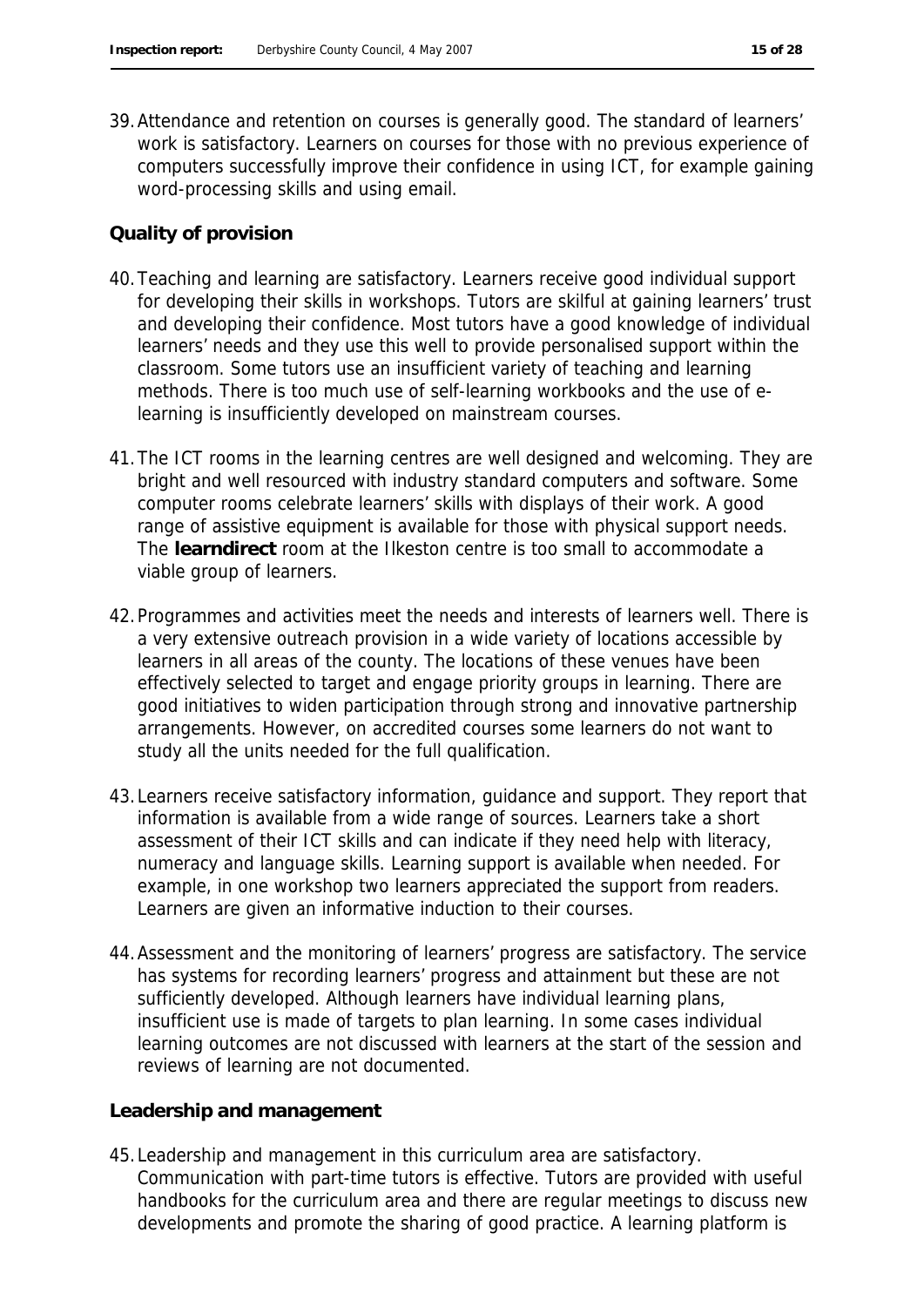now in place and is increasingly used to share good practice by tutors. Staff are suitably qualified and there are appropriate staff development opportunities. Coordination of the **learndirect** provision is good. **learndirect** is used effectively to fill gaps in provision and to provide a flexible alternative to mainstream provision.

46.Systems are in place to promote and monitor improvement. However, insufficient use is made of management data to analyse performance and set targets. A good proportion of staff have been observed and those who needed to improve have been re-observed after support and development. The self-assessment report for 2005-06 is appropriately evaluative. It identifies the strengths but not all the areas for improvement found by inspectors. The service has implemented a comprehensive action plan to secure improvement in the success rates on long courses.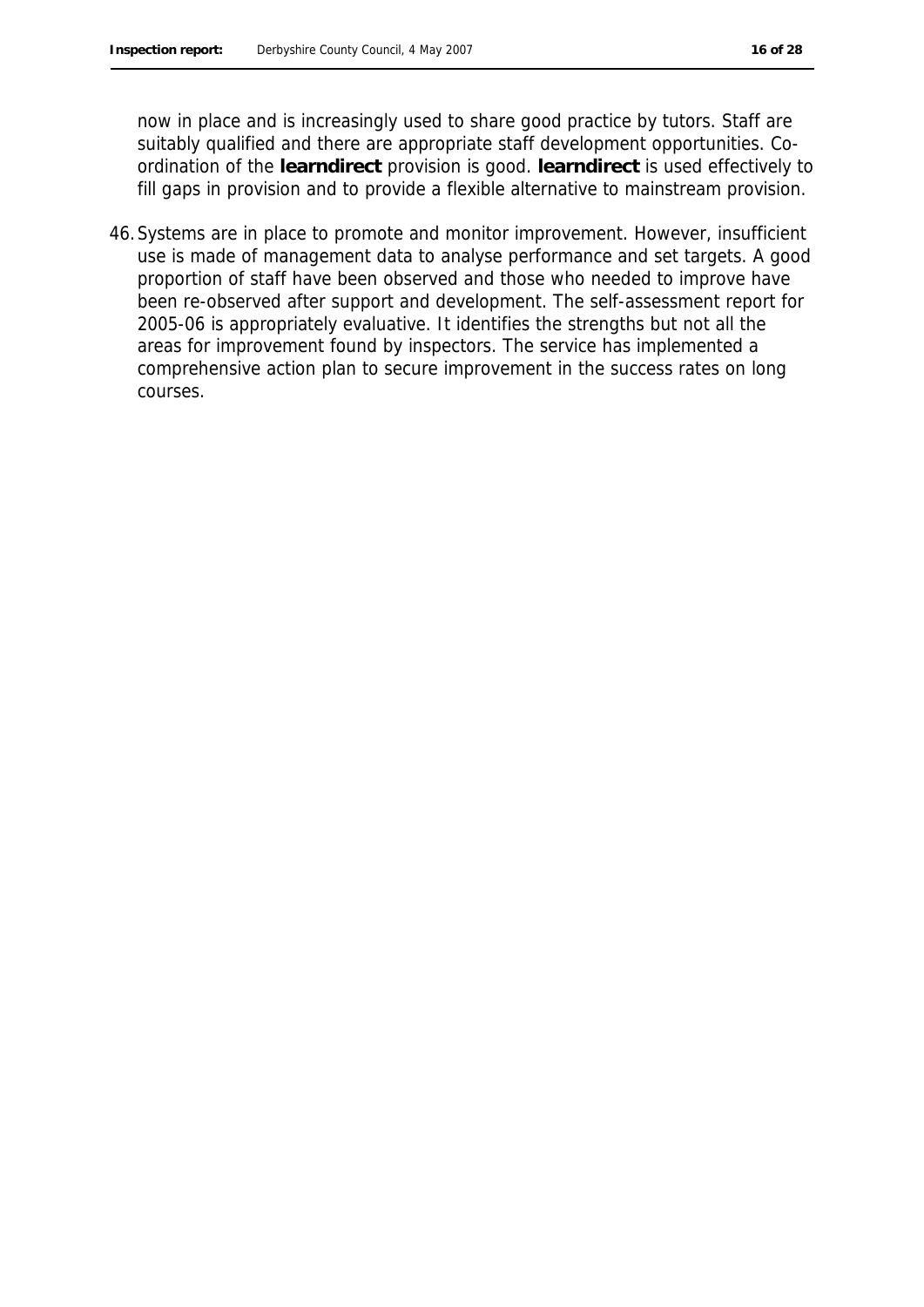### **Arts, media and publishing**

**Good: Grade 2**

#### **Context**

47.In 2005-06 there were 1,183 starts on accredited courses and 7,089 enrolments on non-accredited courses in arts, media and publishing. In the first two terms of 2006-07 there were 116 starts on accredited courses and 5,023 enrolments on non-accredited courses. Classes are held in a variety of subjects including art, jewellery, upholstery, card making, watercolour painting, clothes making, life drawing, mixed media, pottery, beadwork, decoupage, creative writing, singing, tap dancing and ballroom dancing. Most non-accredited courses run for ten or 12 weeks a term in two-hour sessions during the day and evenings. Some courses such as watercolours are offered as one-day programmes and there is also provision at weekends and during the summer. Courses are held at a wide range of venues including adult education centres, libraries and community centres. An arts and crafts curriculum group leader works closely with three area managers who manage local programme managers and 141 part-time tutors.

#### **Strengths**

- High standard of learners' work
- Good teaching and learning
- Good accommodation for specialist courses
- Good use of community venues to provide learning opportunities
- Particularly effective integration of learners with learning difficulties and disabilities

**Areas for improvement**

- Inconsistent use of initial assessment to plan learning
- Insufficient subject-specific measures to promote the sharing of good practice

#### **Achievement and standards**

- 48.Achievement and standards are good. Learners' work is of a high standard. In art classes learners work with a variety of media to good effect, developing creative and technical skills. In pottery classes learners produce well-designed and ambitious large sculptural work, and in beadwork complex and detailed forms are produced. In dance classes learners develop musicality and co-ordination, and there is a good marketable standard of work in creative writing and upholstery classes. Intricate and detailed work is produced to very high standards in the lace making classes, with learners travelling considerable distances to attend the sessions. Success rates on accredited courses are satisfactory at 74%.
- 49.Good exhibition facilities are permanently in place at some centres, although there are fewer opportunities for learners to exhibit their work or perform in other public settings. The annual craft and textile day allows many learners to exhibit their own work and be inspired by the work of others. In the week of inspection attendance was satisfactory at 87%.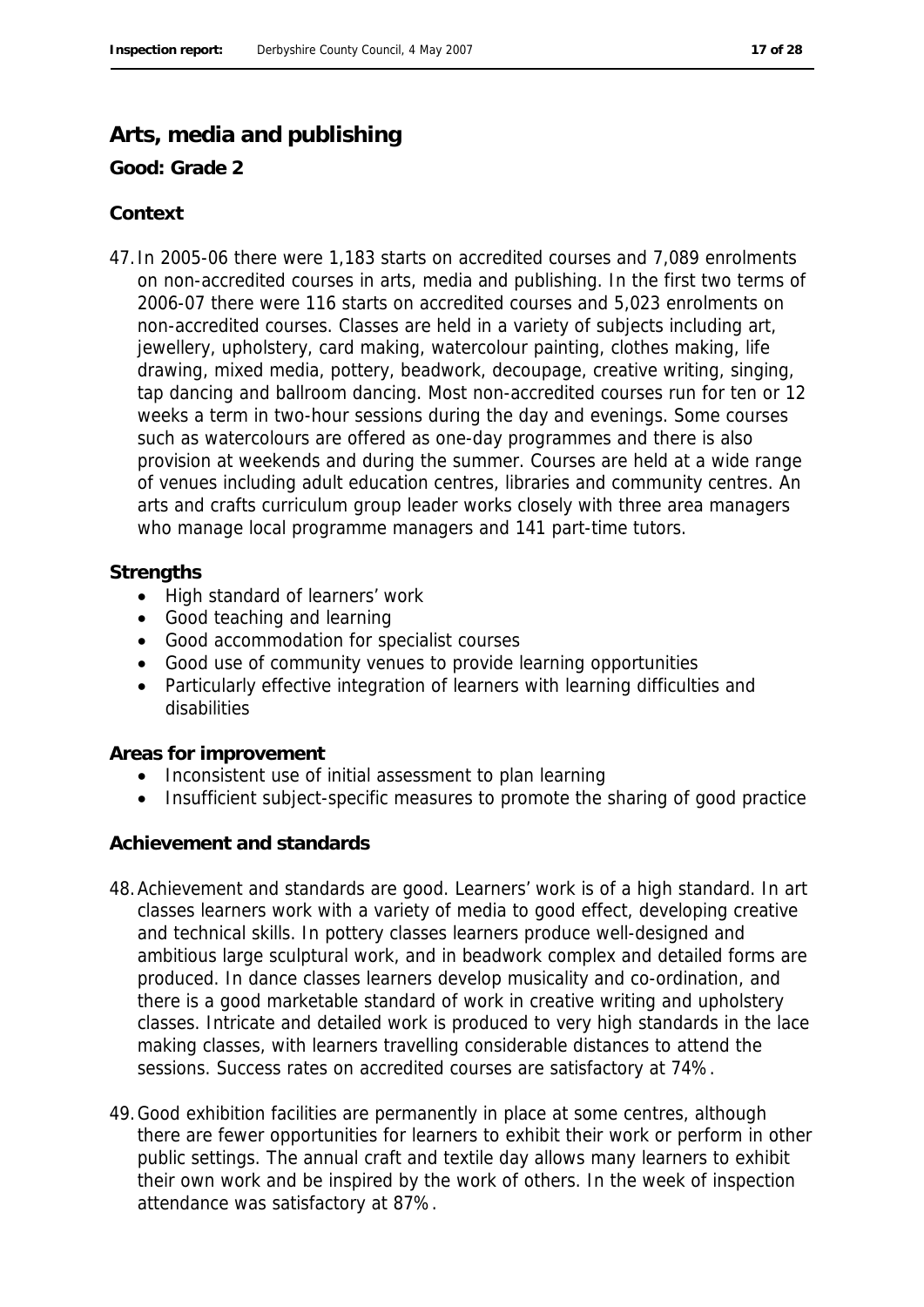#### **Quality of provision**

- 50.Teaching and learning are good. Enthusiastic and knowledgeable tutors use wellpaced and challenging activities, demonstrate particular skills and techniques well and provide good individual support. In the better classes tutors maintain an analytical approach to the subject, ensuring their classes do not develop a club culture and that learners remain appropriately challenged. Some less successful classes follow set formats that do not cater to a range of learning styles or offer sufficient variety fully to engage and enthuse learners.
- 51.Accommodation is good for specialist courses. Art classes take place in airy and spacious venues with plenty of natural light. One centre has specialist silversmithing facilities. Pottery classes are well equipped with several kilns, wheels and plenty of storage space. Upholstery classes have access to a lift which can transport larger items to the classroom and storage is available to store large work securely. Dance classes take place in spacious rooms with dedicated dance space, or in some cases a fully equipped dance studio. However, one life class is in a room which is too cramped for the number of learners to work comfortably.
- 52.Programmes meet the needs and interests of learners well. The provision makes good use of community venues across the county to maximise learning opportunities available to residents. Adult education centres are complemented by the use of community outreach centres and similar venues in the heart of communities. Existing work with mental health groups benefits from the localised placement of classes to enable ease of access for such harder to engage learners.
- 53.Guidance and support for learners are good. The integration of learners with learning difficulties and disabilities is particularly effective. They attend craft classes such as pottery and decoupage, and are able to engage well in all activities. They receive good support from tutors and their peers, develop skills in their own right and are encouraged to work independently.
- 54.Initial assessment is not used effectively to plan learning in some sessions. In some cases it is too brief and makes insufficient reference to the subject being taught. However, formative assessment is generally satisfactory and where the process for recognising and recording progress and achievement is used well, the staged process tracks the learner's journey clearly. Many classes make effective use of a monitoring sheet allowing tutors to see at a glance which skills and techniques learners have demonstrated and accomplished. The process for recognising and recording progress and achievement is used particularly effectively in some art and craft classes, with learners keeping sketchbooks and portfolios of work. An upholstery tutor has successfully encouraged her learners to keep design files demonstrating their notes and the progress of their projects through phased photographs, and a pottery tutor regularly takes digital photographs of work as it progresses which can be used as an assessment tool. Learners see the value of these records which reinforce their learning.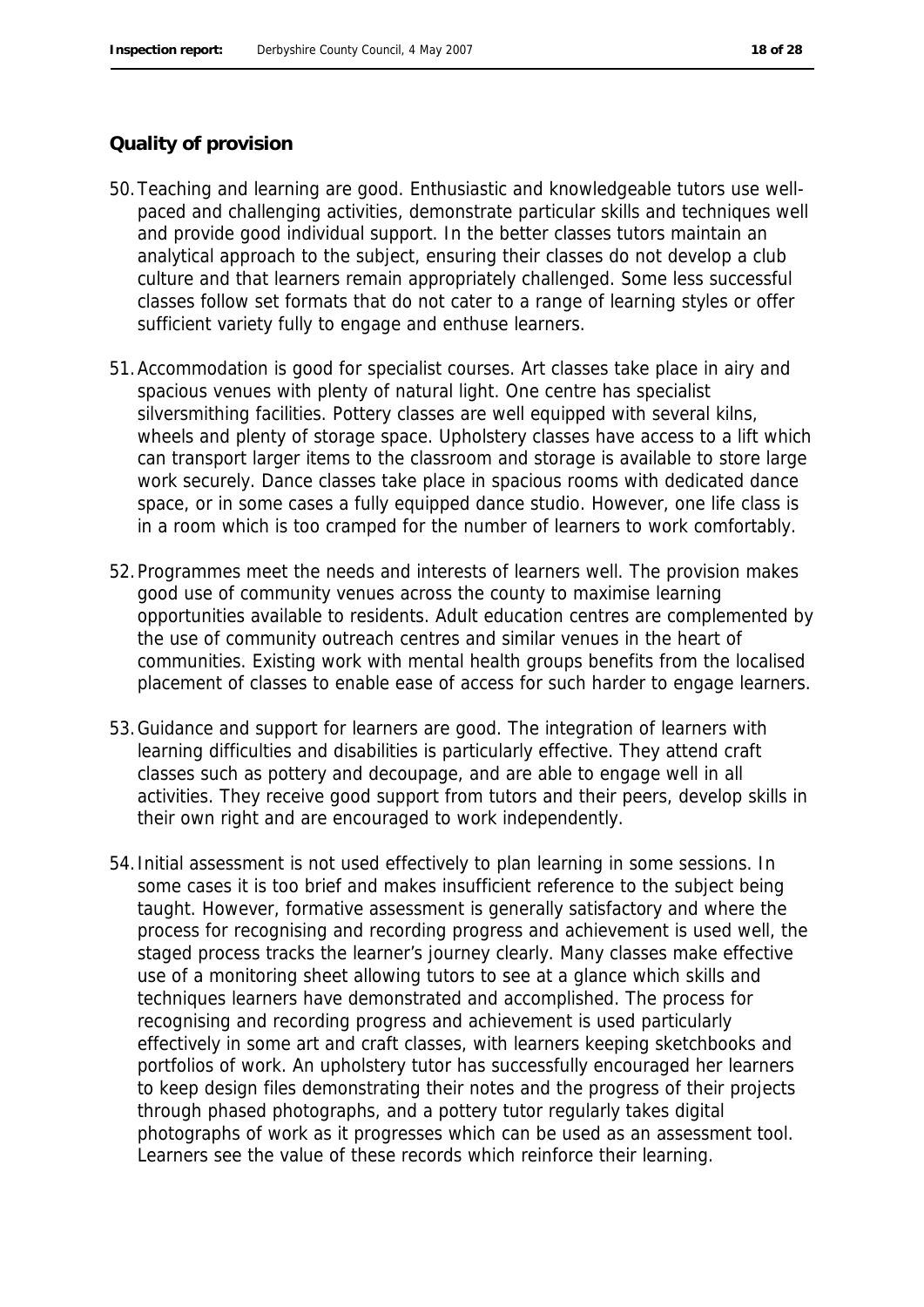#### **Leadership and management**

55.Management of the curriculum area is satisfactory. The area managers and curriculum leader have overall responsibility for the curriculum and at local level operational decisions are taken by programme managers. Planning of the provision is largely based around the availability of tutors which restricts opportunities to broaden and develop the curriculum. Some innovative partnership work has been carried out with youth offenders and mental health groups across the county. Arrangements for the observation of teaching and learning are well established. The setting of developmental action points is monitored, but in some cases these are not written by subject specialists and are not focused sufficiently on the teaching of the subject. Although there have been some staff development sessions there are insufficient opportunities for all tutors to share good practice. The judgements in the self-assessment report are broadly in line with the findings at inspection.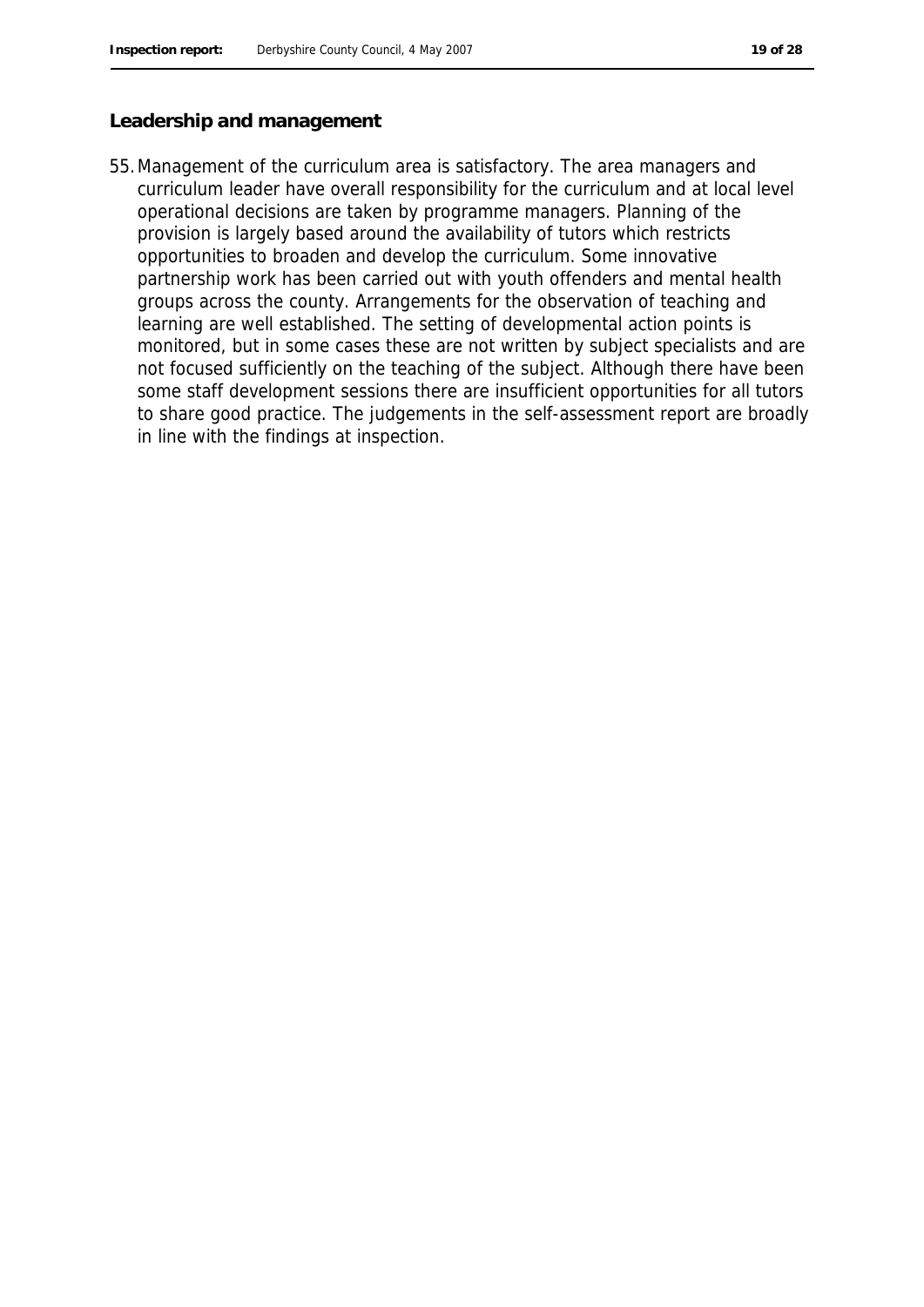#### **Literacy, numeracy and ESOL**

**Good: Grade 2**

#### **Context**

- 56.There were 3,860 starts on accredited programmes in literacy, language and numeracy in 2005-06 and 2,825 starts in the first two terms of 2006-07. All courses lead to qualifications at entry level and levels 1 and 2 and the majority last for 30 weeks. Up until the start of the inspection there were 85 long courses and 15 short courses in literacy, 64 long and 10 short courses in numeracy and 29 mixed literacy and numeracy courses. There were 28 ESOL classes, most of which last for 30 weeks. From September 2006 to the start of the inspection 1,007 learners enrolled on **learndirect** skills for life courses.
- 57.Most classes cater for a mixture of learners at entry level to level 2. The service employs one full-time tutor and 82 part-time tutors who teach classes in all of the service's main centres and in a number of community venues in collaboration with partners. A curriculum group leader oversees curriculum developments across the service in skills for life and programme managers with skills for life responsibilities support the tutors from adult education centres.

#### **Strengths**

- Good success rates in literacy and numeracy
- Good teaching in most classes
- Good support for learners
- Good management initiatives to widen participation

**Areas for improvement**

- Poor attendance
- Ineffective target-setting in some classes

**Achievement and standards**

- 58.Achievement and standards are good overall. Success rates in literacy and numeracy are good. In 2005-06 the success rate was 89% in the level 1 certificate in adult literacy and 82% at level 2, 88% in the level 1 certificate in adult numeracy and 83% at level 2. Success rates at entry level were slightly lower at 78% for literacy and 66% for numeracy. Standards of work on ESOL programmes are satisfactory.
- 59.Achievement is good on learndirect literacy and numeracy courses. Success rates were above national averages in both quarter one and quarter two of 2007-08, at 83% and 79% respectively. **learndirect** learners make good progress and many achieve well ahead of their planned end date. Learners enjoy their chosen course and the style of learning meets learners' needs particularly well. Learners are highly focused and the short course format encourages rapid progress. Those who are able to access online resources at home develop confidence to continue their learning outside the classroom.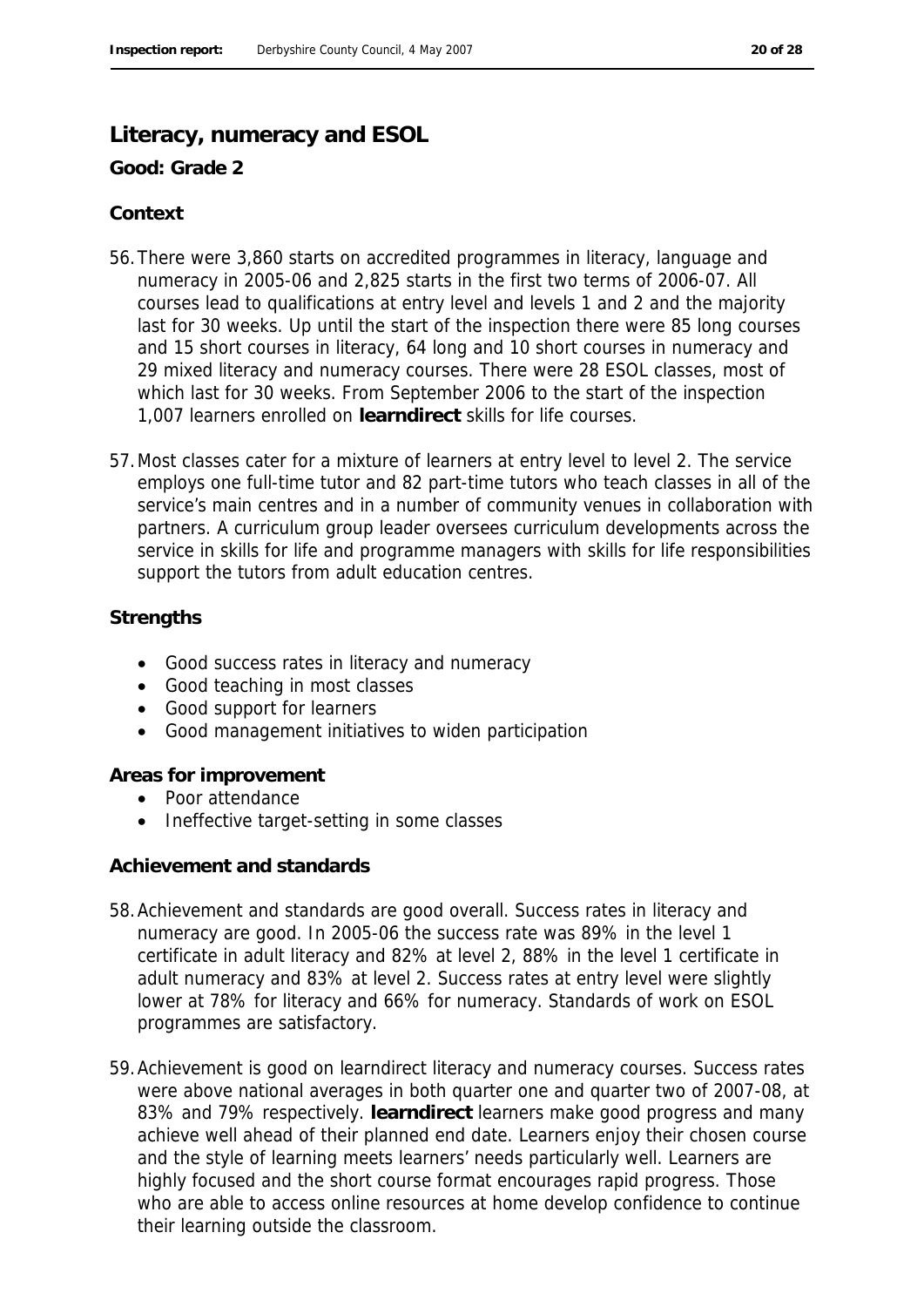60.During the inspection attendance in observed adult and community learning sessions was poor at 60%. Attendance is monitored and there is a clear procedure to follow up non-attendance. Tutors are aware of reasons for learners' absence, but absent learners are not making appropriate progress. Poor punctuality in some classes disrupts the start of the class and planned activities such as introductory group activities. Tutors rarely challenge lateness.

#### **Quality of provision**

- 61.Teaching and learning are good. In the best sessions tutors use a good range of teaching and learning strategies and a variety of learning resources. Many tutors have good session plans which show clearly differentiated activities to meet the needs of a wide range of learners. Clear learning objectives build on and reinforce previous learning. Tutors assess learners' progress regularly and give accurate and timely feedback on progress. In less successful sessions there is too much reliance on worksheets.
- 62.Support for learners is good. Tutors provide good individual support and learning support assistants are particularly effective. All learning support assistants are qualified to level 2 in supporting literacy, language or numeracy and some have good specialist experience. They are regularly involved in the planning of the learning and most are well briefed on learners' objectives during the class. Learners are also supported well by programme managers and centre staff. Where it is identified as a need, learners receive effective advice and guidance to help them choose the most appropriate qualification or progression route to future employment or further learning. Adaptive technology is provided where needed and **learndirect** centres provide good information on what is available.
- 63.The provision meets the needs and interests of learners well. There are good management initiatives to widen participation and facilitate progression. For example, collaboration with the probation service and the library service has resulted in discrete classes in accessible locations. The council has committed to the Get On Local Government Initiative under which classes are provided for council employees by skills for life tutors. Capacity building training for union learning representatives and training and development officers raises awareness of skills for life and facilitates the enrolment of new learners. Detailed plans are in place to begin a project to embed the delivery of skills for life in a childcare course in September 2007 and to begin the process of assessing for skills for life needs in other areas of the curriculum. However, ESOL provision is insufficiently developed in some areas. The service has identified this as an area for improvement in its self-assessment.
- 64.Accommodation and resources are satisfactory overall. Many venues are of a good quality and provide a pleasant learning environment. One venue belonging to a partner organisation is shabby and uninspiring. ILT facilities are good in some centres and are used well to stimulate reading and writing in some classes. There is a high demand for use of computers particularly for formative assessment and practise tests. However, in some venues there is insufficient access to ILT. In some classes there are too few working computers, or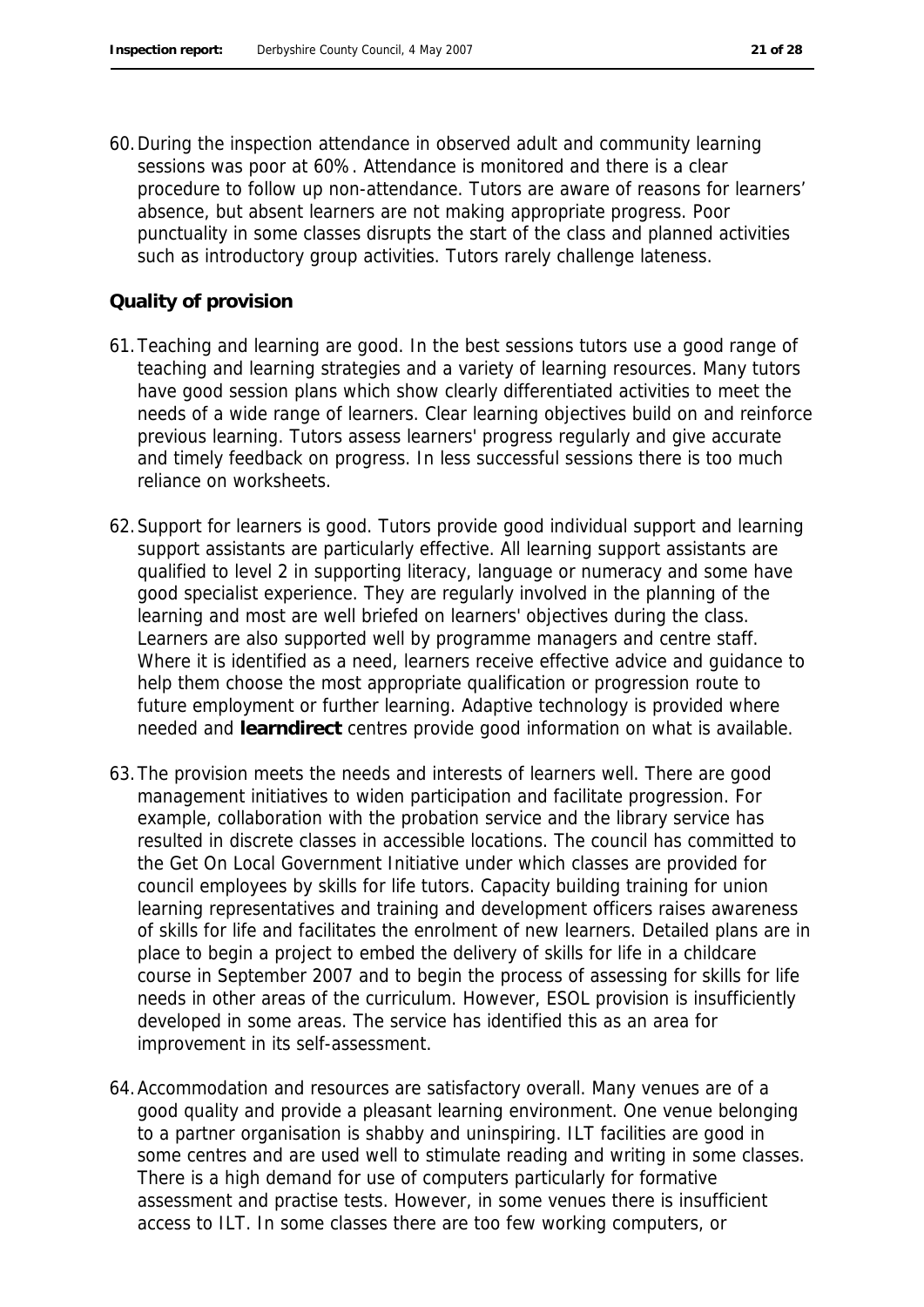these materials.

computers are old and slow. A small number of tutors are beginning to use the

65.Initial assessment is satisfactory. Results of assessments are effectively shared with tutors. Tutors carry out appropriate diagnostic assessment once learners join a class. Clear records of assessments are recorded on individual learning plans. A separate initial assessment tool for ESOL learners has insufficient focus on speaking and listening.

service's ICT-based learning and are encouraging learners to explore and work on

66.Target-setting is ineffective in some classes. This area for improvement has been identified by the service and tutors are being trained to set more specific targets. Some individual learning plans focus too much on activities relating to qualification achievement rather than incremental steps to consolidate and establish skills. Targets are often not related to reviews or assessment of previous learning and learners are not sufficiently involved in setting future learning objectives.

#### **Leadership and management**

67.Leadership and management are good in this curriculum area. Staff are engaged in development projects both locally and nationally. Communication between curriculum managers and tutors is effective. Most staff and volunteers have appropriate teaching qualifications. The observation of teaching and learning process is well established and judgements broadly match those of inspectors. The use of evaluation from learners, tutors and partners to support planning and improvements to provision is satisfactory. The self-assessment process is appropriately consultative and the report for 2005-06 closely corresponds to the findings of the inspection.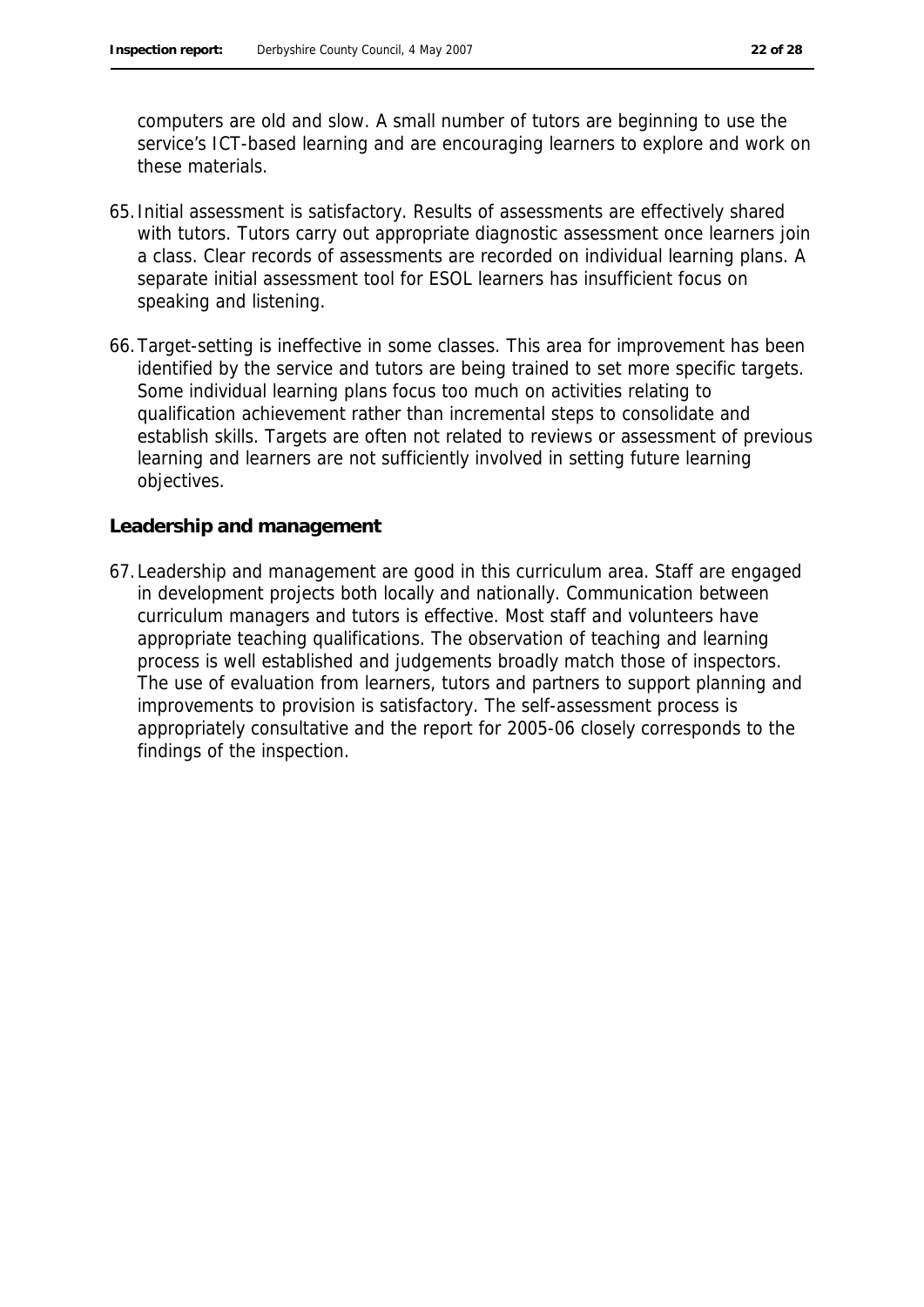# **Employability training**

**Satisfactory: Grade 3**

### **Context**

68.The service took over responsibility for managing the E2E programme from Derbyshire Youth Service in September 2006. The programme is delivered in Chesterfield, South Normanton, High Peak and Amber Valley. The maximum size of each group is 12. Currently there are 32 learners on the E2E programme, nine of whom are women. Learners can join the programme at any time during the year and they attend for a minimum of 16 hours weekly. On average, they stay on the programme for nine weeks, although if they are not ready to progress they can stay for a longer period. Accreditation opportunities are available in vocational preparation, first aid and literacy and numeracy. There are also nine learners on a pre-E2E programme that is managed and delivered by the community economic development team.

### **Strengths**

- Good development of personal and social skills
- Particularly committed and supportive tutors
- Good partnership working
- Very good managerial action by the service to improve the provision

**Areas for improvement**

- Insufficient employer engagement
- Inconsistent literacy and numeracy support
- Insufficient curriculum planning and integration

**Achievement and standards**

- 69.Achievement and standards are satisfactory overall. The development of learners' personal and social skills is good. Many learners report improvements in their selfconfidence, self-esteem and motivation while they have been on the programme. They acquire a good range of useful personal and social skills, such as timekeeping, budgeting, team-working and independent living. Learners become more aware of the importance of socially acceptable behaviour and the effect of their behaviour and attitudes on others. Some learners have opportunities to participate in relevant activities away from their training centre. For example, one group of learners attended a residential outdoor pursuits course in the Lake District.
- 70.The standard of learners' work is satisfactory. Many learners obtain certificates of achievement in, for example, first aid and health and safety, which make a good contribution to their motivation.
- 71.Programme outcomes are satisfactory. Between 1 August 2006 and 30 April 2007, 54% of learners obtained a positive outcome on leaving the programme, against a contractual target of 60 % for the year.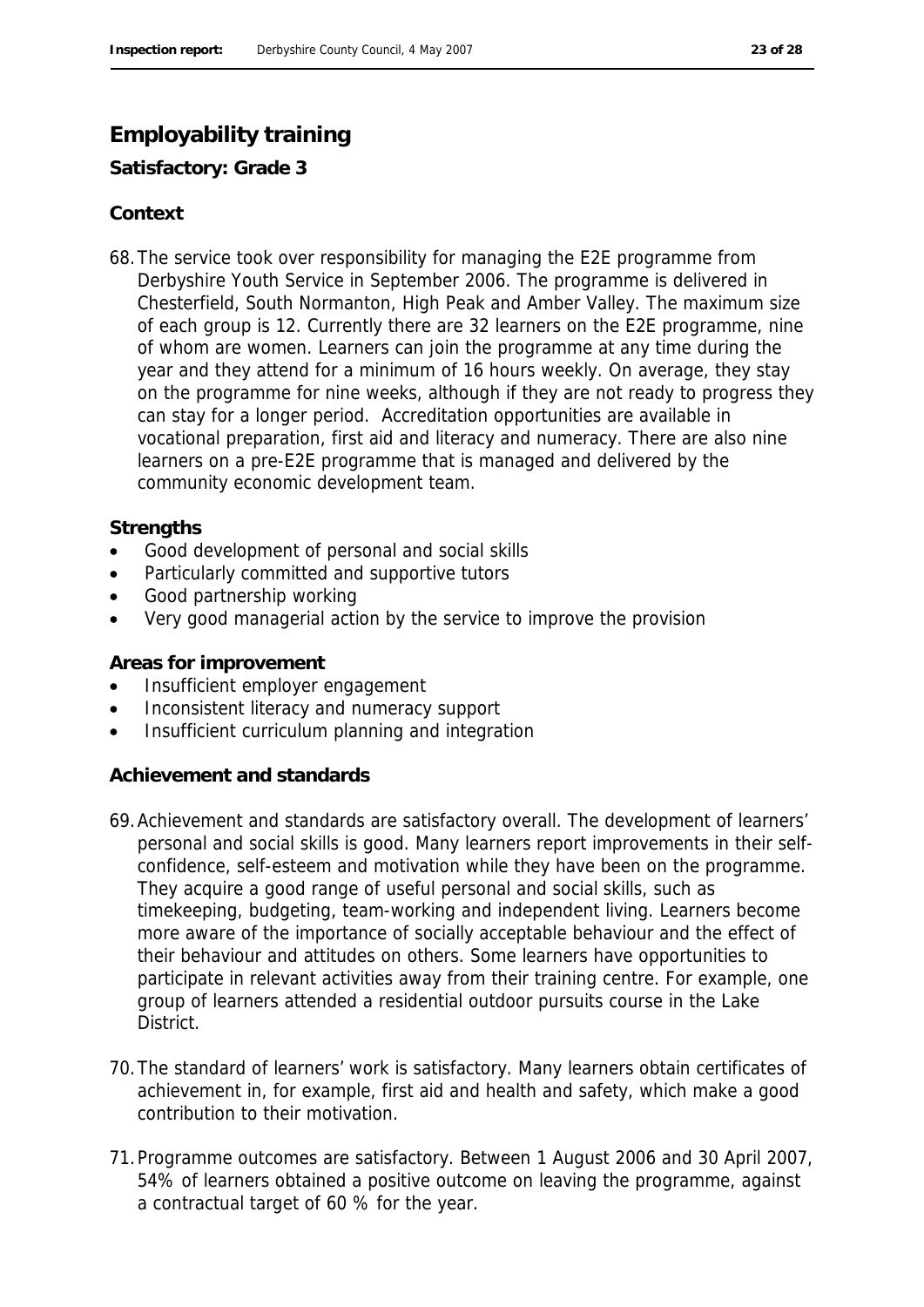#### **Quality of provision**

- 72.Teaching and learning are satisfactory. Tutors are particularly committed and supportive. Most tutors have youthwork qualifications and experience and they have a very good understanding of the difficulties learners face. They provide very good support, particularly when learners have personal problems such as homelessness and relationship difficulties. Tutors are skilled at engaging learners not traditionally involved in learning, many of whom have low self-esteem and display challenging behaviour. Some tutors have expectations of learners that are too low and they do not exploit their learning potential. Some individual learning plans contain insufficient information and learning targets are not always well defined.
- 73.Partnership working is good. Links with Connexions are strong and effective in most areas. Personal advisers are effectively involved in reviewing learners' progress and in advising them appropriately. Learners receive good support from appropriate specialist agencies when required. Very good links have been developed with health workers, specialist drugs and alcohol misuse teams and the social services. Joint meetings with members of the youth offending teams provide good opportunities to evaluate learners' progress and to ensure that concerns are raised and addressed in an attempt to reduce the risk of reoffending. Although jobsearch is a regular feature of learners' programmes, its effectiveness is not monitored for success in obtaining interviews and jobs. The induction process is satisfactory.
- 74.Some aspects of the E2E programme do not meet the needs and interests of learners adequately. Satisfactory opportunities have been provided for learners on the pre-E2E course to spend one day a week in a work-placement to help them to learn about the world of work. However, many E2E learners do not have opportunities for work experience in realistic working environments in different occupational sectors. Insufficient attention is given to assessing learners' workplace readiness and to ensuring that they are placed in a supportive working environment as soon as possible. The service is aware of the importance of structured work sampling and is developing opportunities for work-placement experience in the council's departments.
- 75.Literacy and numeracy support is inconsistent, as acknowledged in the selfassessment report. Some learners receive literacy and numeracy tuition, while others can take only literacy or numeracy but not both. Initial and diagnostic assessments are satisfactory but the test results are not always used effectively to plan each learner's programme. Literacy and numeracy are not sufficiently linked to, or established in, vocational contexts. There are too few skills for life accreditation opportunities, including online assessment.

#### **Leadership and management**

76.Leadership and management are satisfactory in this curriculum area. The new management arrangements have been very effective in identifying weaknesses in the provision and in seeking ways to address them. Very useful resources, such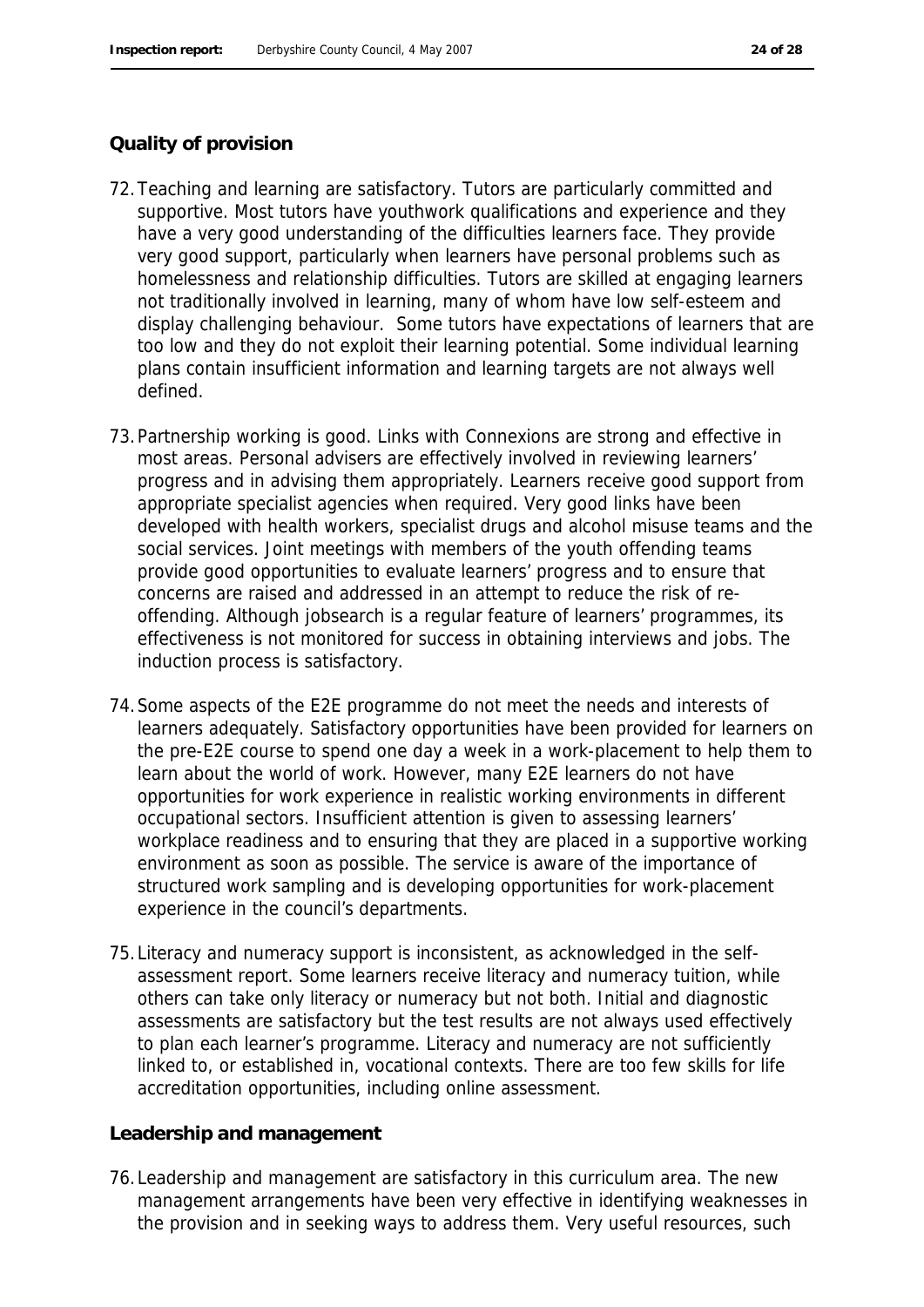as laptop computers, digital cameras and skills for life learning and teaching materials have been obtained and supplied to learning centres. Learners' passports are now systematically audited and helpful feedback is given to tutors. The management information system is used effectively to monitor learners' progress and support needs and to identify those who are at risk of leaving the programme. However, the curriculum is currently insufficiently planned and integrated. There is little linking of personal and social development, literacy and numeracy skills, and vocational development. Although some tutors are taking an introductory teacher training course, there are too few trained teachers working on the programme.

77.Communication between staff has been considerably improved to enable staff to share ideas and good practice. High importance is placed on equality and diversity and these attributes support all aspects of the E2E course. Questionnaires have been introduced to give learners good opportunities to express their opinions about the relevance of the E2E curriculum and the quality of the programme. The E2E self-assessment report accurately identifies most of the strengths and weaknesses in the provision.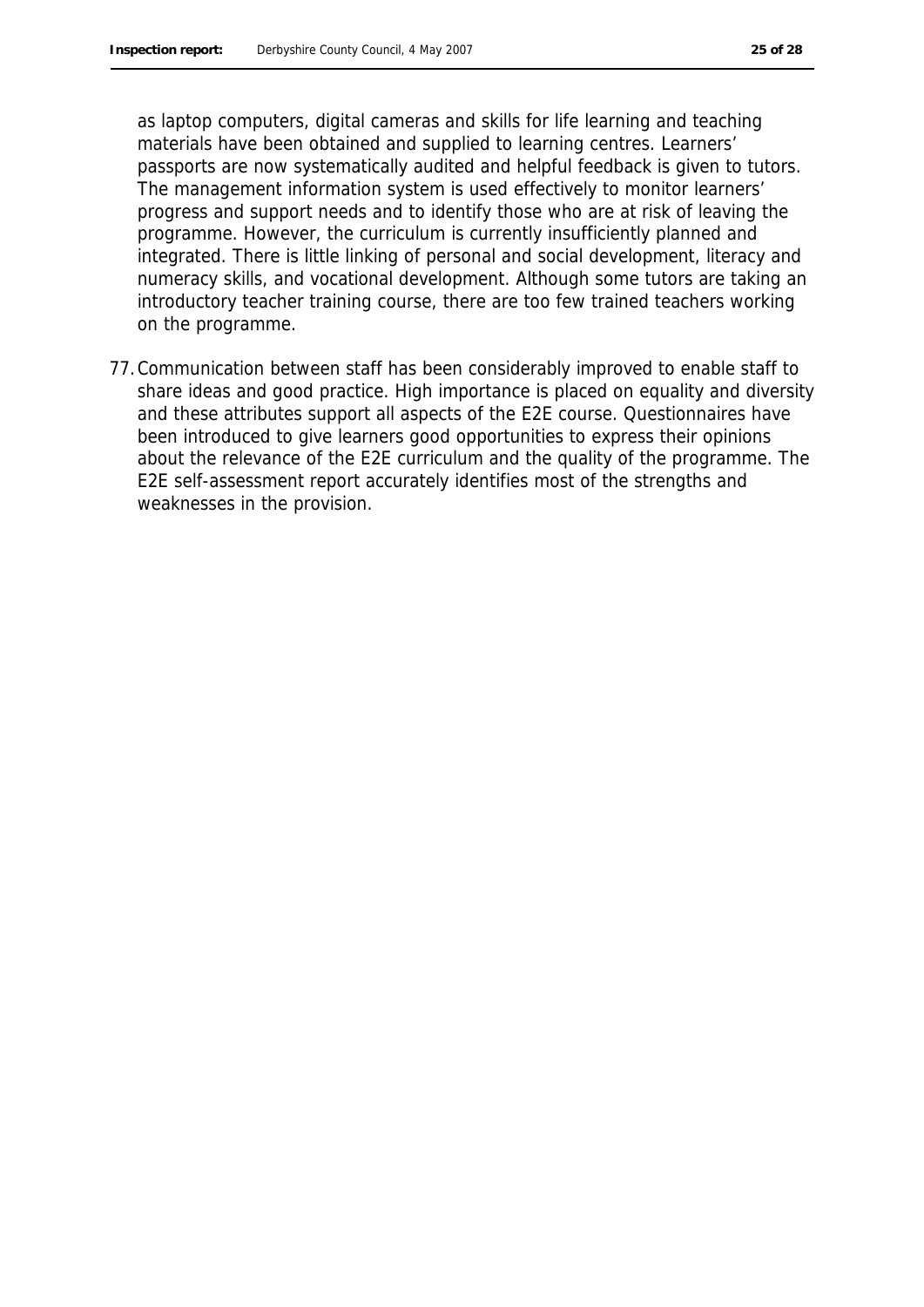## **Family learning**

**Good: Grade 2**

### **Context**

- 78.The service offers FLLN courses through a partnership with ROWA, an independent charitable organisation hosted by the council. Wider family learning courses are managed directly by the service. In 2005-06 there were 339 FLLN learners and 1,854 wider family learning learners. In the first two terms of 2006- 07 there were 159 FLLN and 1,095 wider family learning learners.
- 79.All courses are free and are run termly throughout the year. In addition, individual projects and short taster courses are planned in response to community need. Courses are run in locally based centres, school nurseries and children's centres. FLLN sessions are usually held during the daytime, while wider family learning courses are held at twilight, early evenings and Saturday mornings or to suit specific group needs. Over 40% of the overall number of wider family learning learners attend arts and crafts-related family learning courses. Other courses include modern foreign languages, childcare and health-related courses. Accreditation is offered on FLLN intensive courses through national tests in literacy and numeracy up to level 2. There are currently forty-three part-time tutors in the service's wider family learning team and one curriculum group leader.

**Strengths**

- Good development of new skills
- Good teaching
- Particularly effective partnership working to meet local needs
- Good curriculum management

**Areas for improvement**

• Insufficient use and analysis of data

**Achievement and standards**

- 80.Achievement and standards are good overall. Learners' development of new skills is good. In wider family learning classes children and adults enjoy developing new skills in areas such as modern languages, craft and pottery. Children attending craft classes make a wide selection of items using an extensive range of techniques. Parents gain confidence in providing support for their families. They learn how to teach and support their children by using games, having fun together and giving praise and encouragement appropriately. They make good progress in understanding their children's education. The development of adults' listening and speaking skills is good. Some parents now help in schools or have gained paid employment.
- 81.Achievement in FLLN is satisfactory. Learners make good progress in developing their literacy and numeracy skills. For the current year 25% of FLLN learners have achieved full accreditation and 5% have achieved a unit or partial award.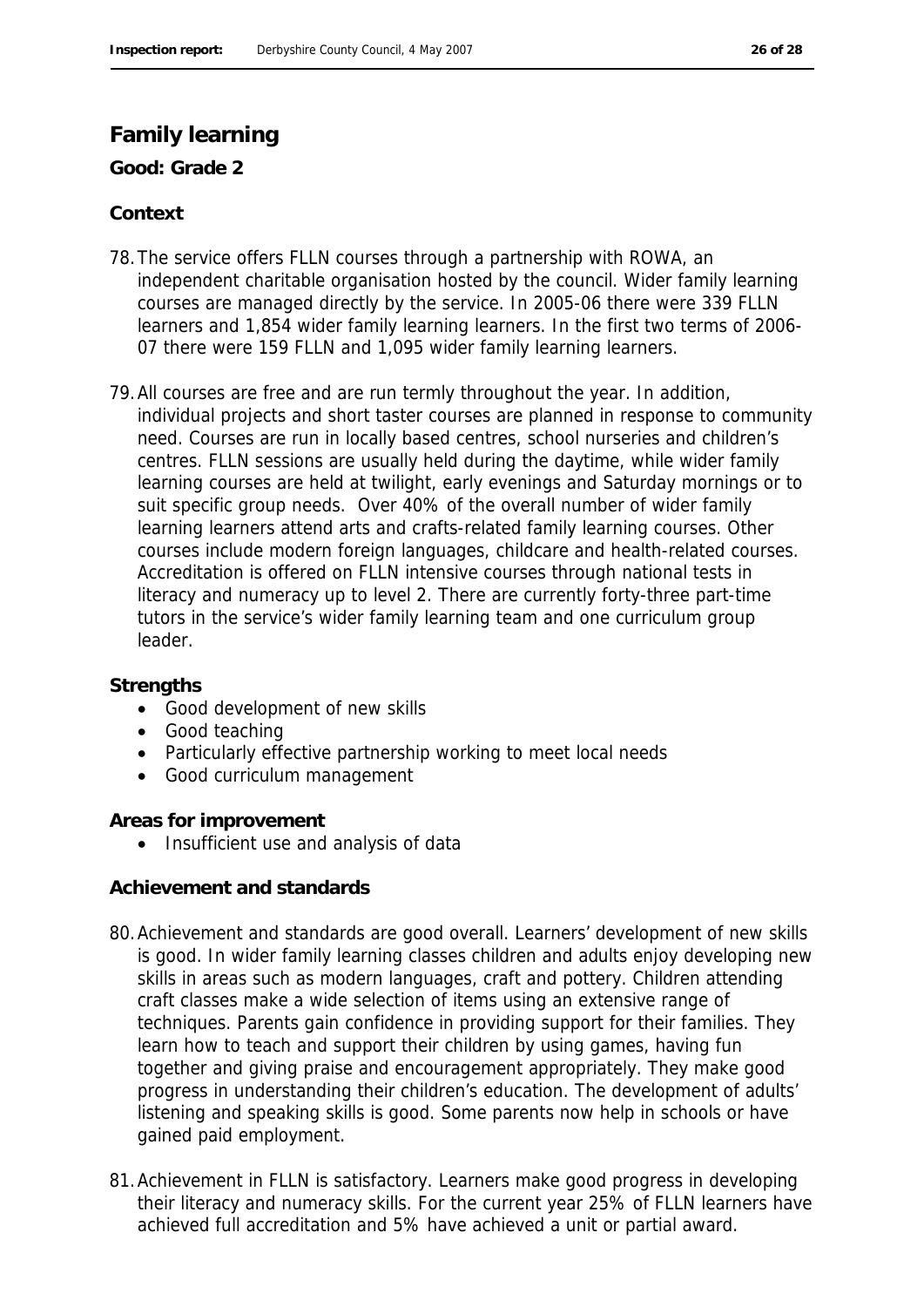82.Retention is good and in 2005-06 was 91% on FLLN courses and 90% in wider family learning courses.

#### **Quality of provision**

- 83.Teaching on both FLLN and wider family learning courses is good. Lessons are well planned with clear aims and outcomes in most cases. Courses are practical and productive. Teaching is appropriately differentiated by tutors who are able to cater for a wide range of ages and abilities. In the main, tutors use a good range of well-developed resources, many of which have been developed by staff. However, in some cases tutors rely too much on paper-based resources. Comprehensive initial assessment guides the choice of accreditation in FLLN. Monitoring and recording of learners' progress is good in FLLN but insufficiently established in wider family learning. In some cases activities are listed rather than learners evaluating what they have learned.
- 84.The provision meets the needs and interests of learners well. There is particularly effective partnership working to meet local needs and the Every Child Matters agenda. Many projects focus on the emotional development of family members through the medium of education. There are an increased number of parenting courses. ROWA and the service work closely with children's centre staff and head teachers to provide FLLN and taster courses and sessions such as healthy lunch boxes and intergenerational first aid in the most deprived areas. Holiday projects and family fun days are offered in the school holidays. ROWA works with 70 of the 107 most deprived schools in the county. In 2005-06 44% of wider family learning provision took place in the most deprived wards.
- 85.Support for learners is satisfactory. The information, advice and guidance provided to learners is satisfactory. On FLLN courses impartial advice and guidance workers visit the course and inform learners of progression opportunities in the area. Staff identify appropriate internal progression routes where possible. On wider family learning course progression advice is less impartial and often limited to the curriculum area being taught. Wider family learning tutors are less effective at promoting and recording learners' progression routes.

#### **Leadership and management**

86.Leadership and management in this curriculum area are good. Managers are very effective in raising the profile of family learning across the county and nationally. Curriculum management is good in both directly delivered and ROWA provision**.**  The service's and ROWA's staff work well together to improve and extend the family learning programme through the use of innovative projects. A diverse curriculum uses family learning in its broadest sense to engage and sustain commitment of both organisations and individual learners. However, there is insufficient use and analysis of data to confirm effective targeting and recruitment